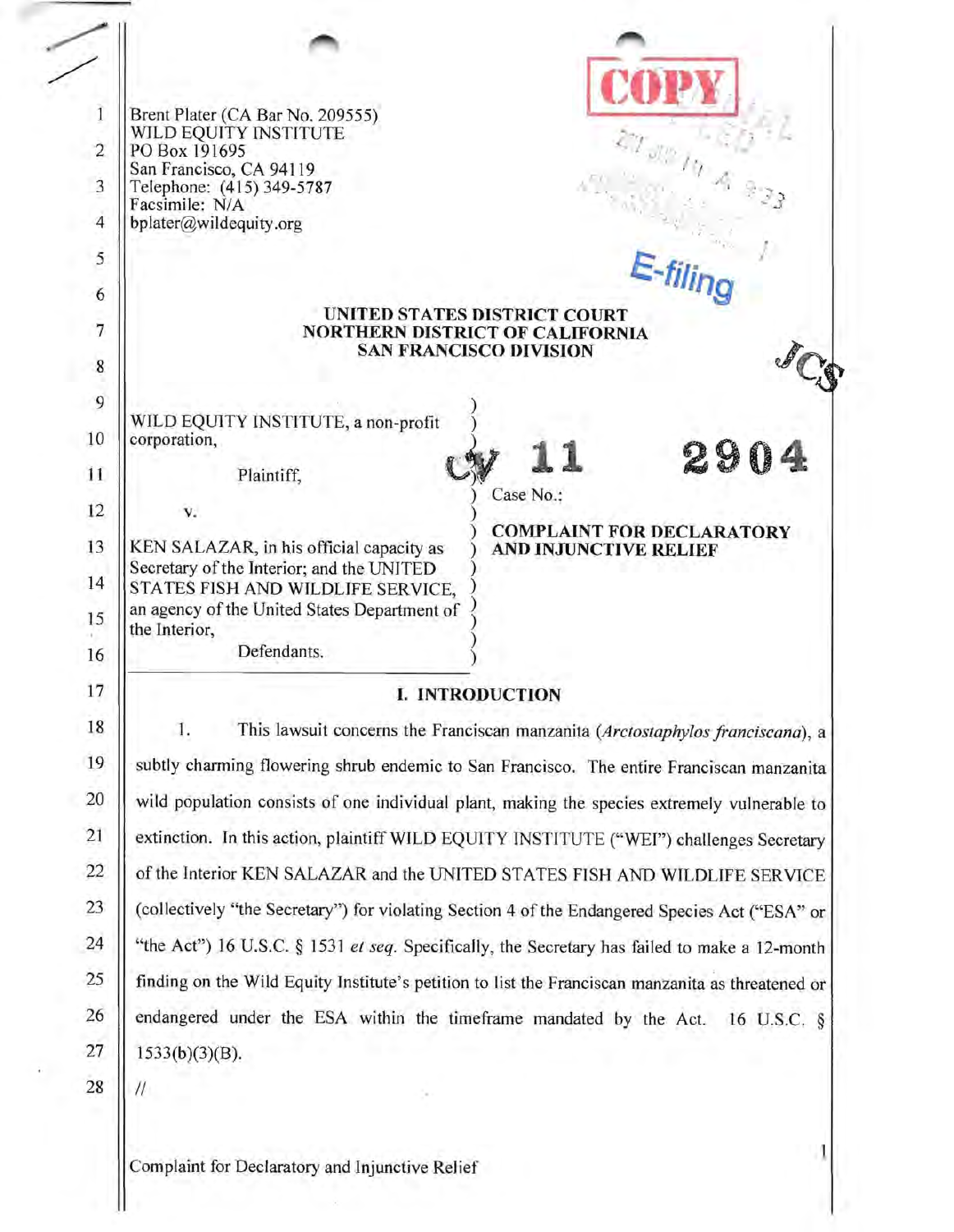2. The Franciscan manzanita's tragic history is filled with heroic acts by famous botanists striving to keep the species alive. In 1906, Alice Eastwood—one of California's pioneering women botanists—rescued the Franciscan manzanita specimens first used to identify the species from the California Academy of Sciences as fires driven by the San Francisco earthquake ravaged the Academy's collections. As the Franciscan manzanita's last known wild habitats were being destroyed, Lester Rowntree and James Roof—two more of California's pioneering botanists—both evaded earth-moving equipment to wrest the wild plants from harm's way. These plants were sent to botanical gardens, and for the next sixty years no one saw the plant in the wild.

3. But on October 16, 2009 a botanist driving newly-cleared areas within the Doyle Drive construction project made an unusual observation: he saw a manzanita on the side of the road, in the middle of an area where construction was about to begin. He relayed his findings to National Park Service and Presidio Trust staff, who then raced to the scene and discovered that the plant was a Franciscan manzanita: the first to be seen in the wild since 1947.

4. A collaborative effort was then launched to move the plant to a more secure area in the Presidio, where the plant now resides. However, because the plant was considered extinct in the wild it was never granted full Endangered Species Act status. Even at this moment, the individual plant, which comprises the entire known wild population of the species, could be harmed without consequence under federal endangered species laws.

5. On December 14, 2009, WEI filed an emergency petition with the Secretary to add the Franciscan manzanita to the list of endangered species subject to federal protection under the ESA and to concurrently designate critical habitat for the species. The Secretary received the listing petition on December 23, 2009, but by letter dated January 26, 2010, the Secretary notified the Wild Equity Institute that the petition "does not indicate that an emergency situation exists," even though the last wild plant of an entire species was in the path of a multi-billion dollar road construction project. See Exhibit A. Nonetheless, the Secretary also stated that he had "secured funding to make an initial finding in Fiscal Year 2010 as to whether your petition contains substantial information indicating that the action may be

1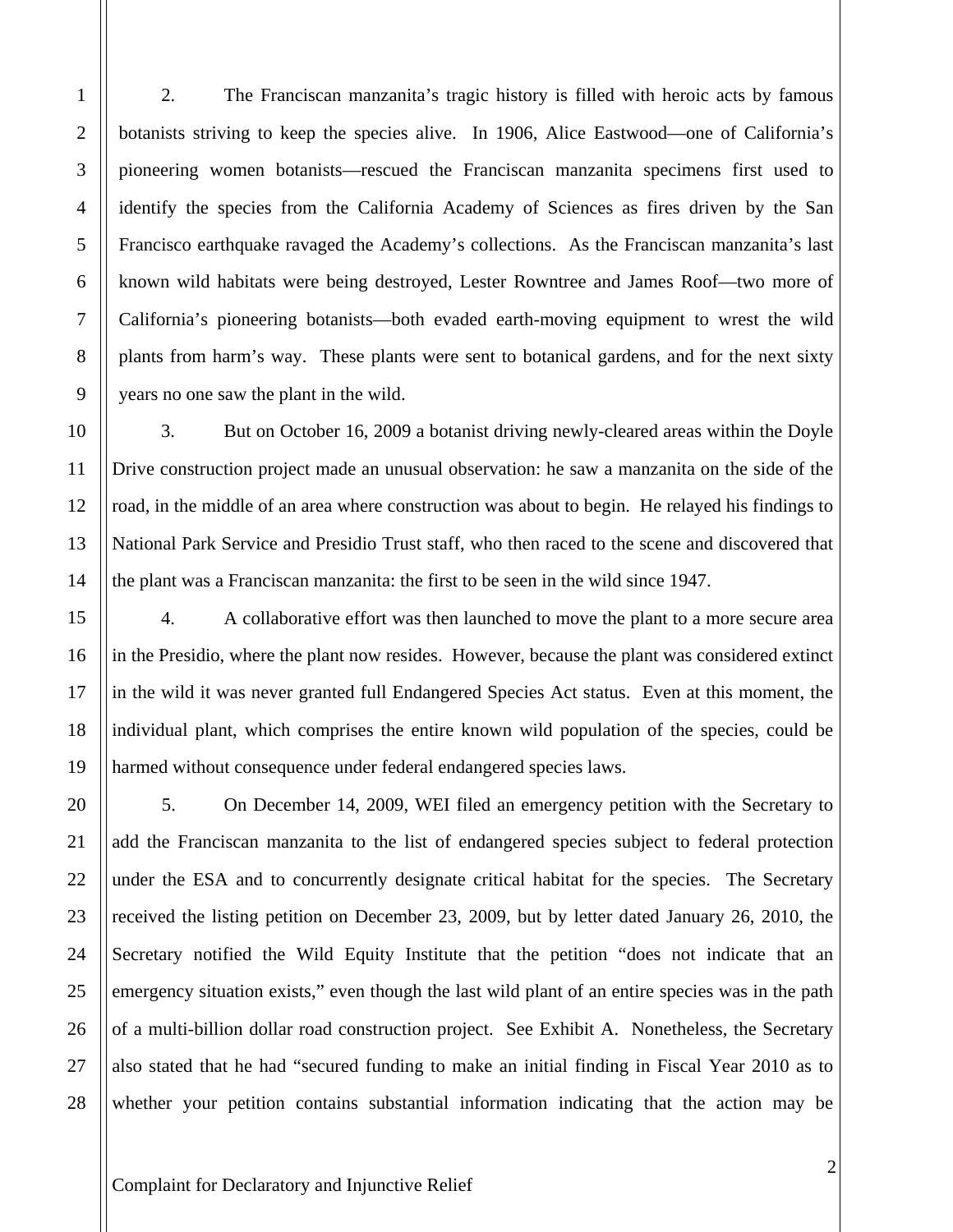warranted." *Id.* This finding is called a "90-day finding," because it is required by the ESA within 90-days of receipt of a petition to list a species as endangered or threatened. 16 U.S.C. § 1533(b)(3)(A); 50 C.F.R. 424.14(b)(1).

6. On August 10, 2010—231 days after he received WEI's emergency petition to list the Franciscan manzanita—the Secretary issued a 90-day petition finding, and concluded that the petition contained substantial information indicating that the listing of the Franciscan manzanita may be warranted. 75 Fed. Reg. 48294.

7. The 90-day petition finding triggered a requirement that the Secretary make a 12 month finding on the petition no later than December 23, 2010, 12-months after receipt of the Wild Equity Institute's petition. 16 U.S.C. § 1533(b)(3)(B); 50 C.F.R. 424.14(b)(3).

8. However, it is now over 17-months since the Secretary received WEI's petition and he still has not made this finding.

9. In response to a 60-day notice filed by WEI, the Secretary explained by letter dated March 24, 2011 that he "anticipated submitting our 12-month finding for this species to the Federal Register by late summer 2011." Exhibit B.

10. Yet on May 10, 2011, the Secretary filed a proposed settlement agreement in a separate ESA lawsuit in the United States District Court for the District of Columbia. The settlement agreement included a document called "Listing and Critical Habitat Work Plan for FY 2011 and 2012." Exhibit C. Although dozens of findings are proposed in the work plan for this and next fiscal year covering over a hundred species, completing the Franciscan manzanita's legally required 12-month finding is not on the Secretary's work plan for either fiscal year. *Id.*

11. WEI brings this lawsuit to enforce the ESA's mandatory 12-month deadline to make a finding on the petition to list the Franciscan manzanita and compel the Secretary to determine whether listing the Franciscan manzanita as endangered is warranted. 16 U.S.C. § 1533(b)(3)(B); 50 C.F.R. 424.14(b)(3).

28

//

//

1

2

3

4

5

6

7

8

9

10

11

12

13

14

15

16

17

18

19

20

21

22

23

24

25

26

27

Complaint for Declaratory and Injunctive Relief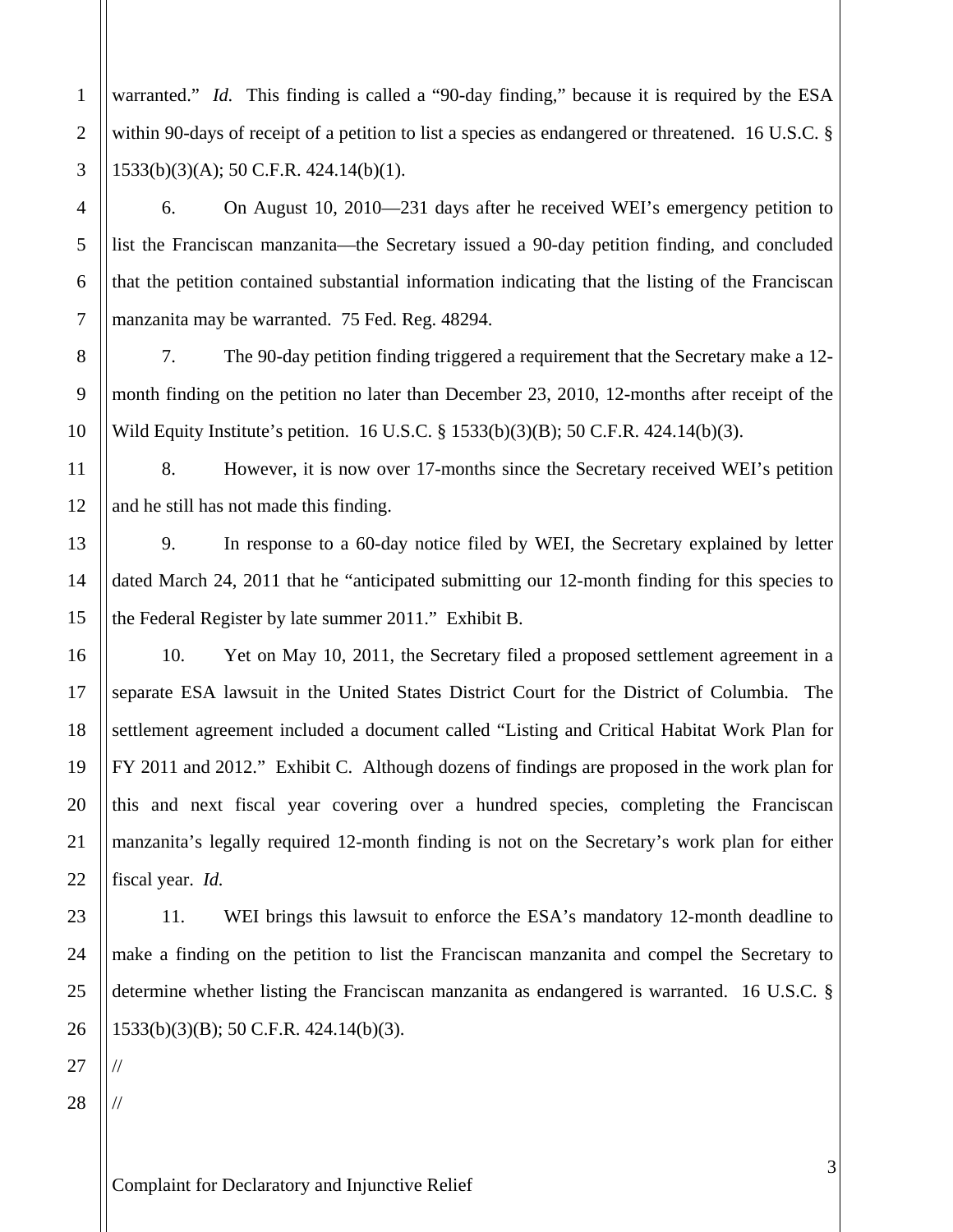#### 1 **II. JURISDICTION AND VENUE**

12. The Court has jurisdiction over this action pursuant to 16 U.S.C. §§ 1540(c) & (g) (action arising under the ESA and citizen suit provision), 28 U.S.C. § 1331 (federal question), 5 U.S.C. § 702 (right of review under the Administrative Procedure Act ("APA")), and 28 U.S.C. § 1361 (mandamus).

13. As required by 16 U.S.C. § 1540(g), WEI provided the Secretary with written notice of the violations alleged herein more than 60 days prior to commencement of this action. In spite of such notice, the Secretary has failed to remedy his ESA violations.

14. Venue lies in this judicial district pursuant to 28 U.S.C. § 1391(e) and 16 U.S.C.  $§ 1540(g)(3)(A).$ 

15. The San Francisco or Oakland Division of this judicial district is the proper assignment by virtue of Civil L.R. 3-2(d).

#### **III. PARTIES**

16. Plaintiff WILD EQUITY INSTITUTE ("WEI") is a non-profit organization based in San Francisco, California. WEI unites the grassroots conservation and environmental justice movements into a powerful force that builds a healthy and sustainable global community for people and the plants and animals that accompany us on Earth. WEI accomplishes this by working on projects that highlight and redress the inequitable relationships across our human communities while improving our relationship to the lands in which we live. WEI brings this action on its own institutional behalf and on behalf of its members, board, and staff, some of whom regularly enjoy and will continue to enjoy observing and studying, and attempting to observe and study, the Franciscan manzanita.

17. WEI's members, board, and staff include numerous individuals with a broad range of scientific, professional, educational, recreational, aesthetic, moral, and spiritual interests in the Franciscan manzanita. In addition, WEI's members, board, and staff continuously enjoy the biological, scientific, research, educational, conservational, recreational, and aesthetic values of the species' habitat in San Francisco, including the Presidio where the individual plant is now found. WEI's use and enjoyment of the Franciscan manzanita and its

2

Complaint for Declaratory and Injunctive Relief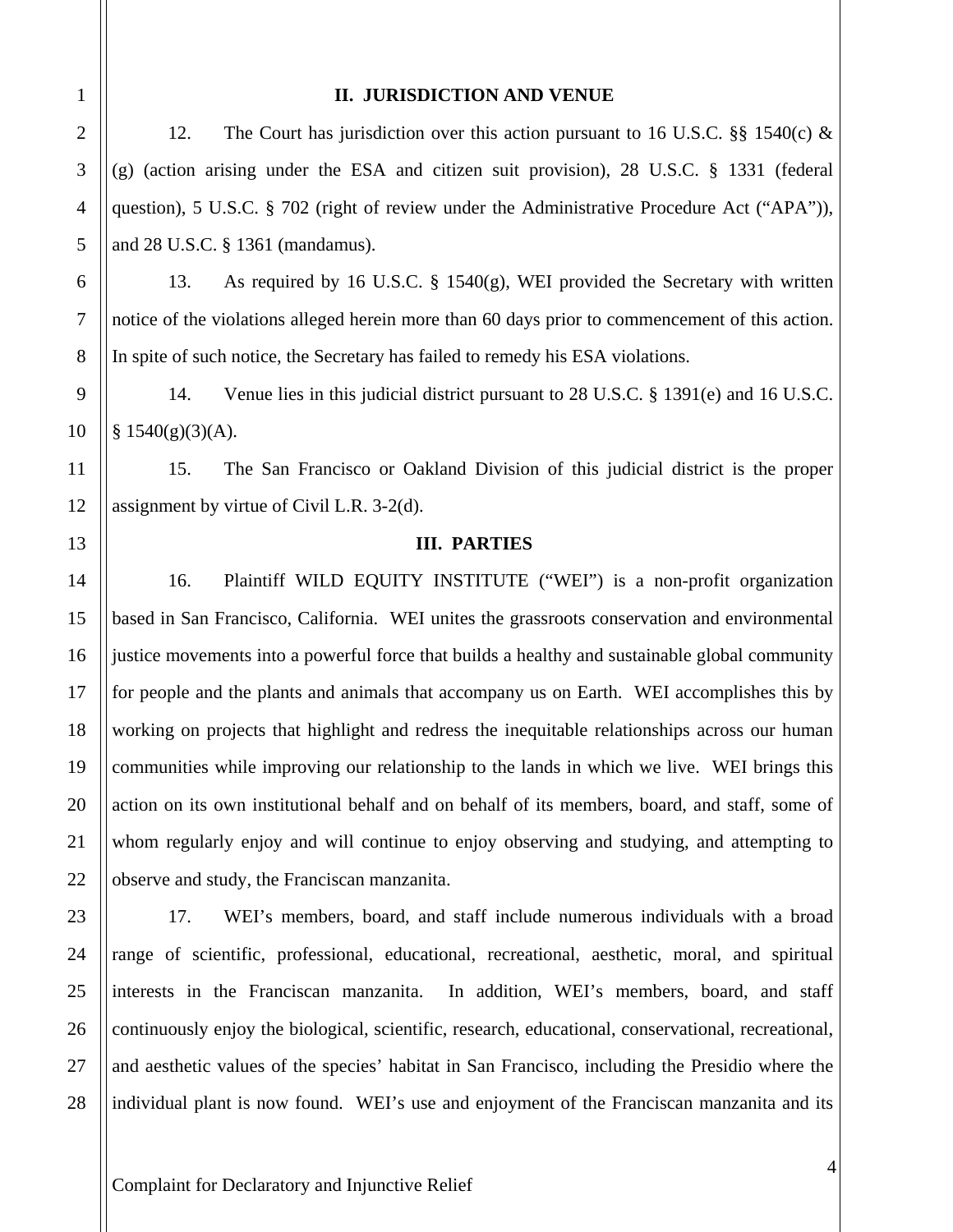habitat are entirely dependent upon the recovery of the species and the existence of a healthy and sustainable Franciscan manzanita population in the wild.

1

2

3

4

5

6

7

8

9

10

11

12

13

14

15

16

17

18

19

20

21

22

23

24

18. WEI board member Stan Kaufman regularly hikes in the Presidio and other areas with historical occurrences of the Franciscan manzanita, enjoys looking for and seeing the plant in its natural habitat in these areas, and will continue to do so regularly. Mr. Kaufman most recently attempted to view the last wild plant in the Presidio near Inspiration Point from a trail near where the plant was relocated. He has also viewed the species in several botanical gardens and nurseries where specimens are found, including the Regional Parks Botanical Garden in Tilden Regional Park, the U.C. Berkeley Botanical Garden, the Strybing Arboretum, and the Yerba Buena Nursery in Woodside, California. Mr. Kaufman also owns a Franciscan manzanita plant and preserves it in his home garden. Mr. Kaufman believes that the extinction of the Franciscan manzanita in the wild for a second time will harm his aesthetic, recreational, educational, and environmental interests in the manzanita and the Bay Area environment as a whole. He relies on WEI to advocate for and protect his interest in the Franciscan manzanita.

19. WEI member Barbara Beth regularly hikes in the Presidio and other areas with historical occurrences of the Franciscan manzanita. Ms. Beth lives in proximity to the last individual wild plant and believes the existence of the plant near her residence adds value to her home environment. Ms. Beth enjoys looking for and seeing the plant in its natural habitat, and will continue to do so regularly. Ms. Beth most recently attempted to view the species in the Presidio near Inspiration Point from a trail near where the plant was relocated. Ms. Beth believes that extinction of the Franciscan manzanita in the wild for a second time will harm her aesthetic, recreational, educational, and environmental interests in the manzanita, her interests in her home, and her interests in the Bay Area environment as a whole. She relies on WEI to advocate for and protect her interest in the Franciscan manzanita.

25 26 27 28 20. Concerned that the Franciscan manzanita could go extinct in the wild a second time without protection from the ESA, WEI submitted a petition to list the species as endangered under the ESA. Unless the Franciscan manzanita is promptly protected under the ESA, harm to the species is not prohibited by federal law, and the recovery planning and critical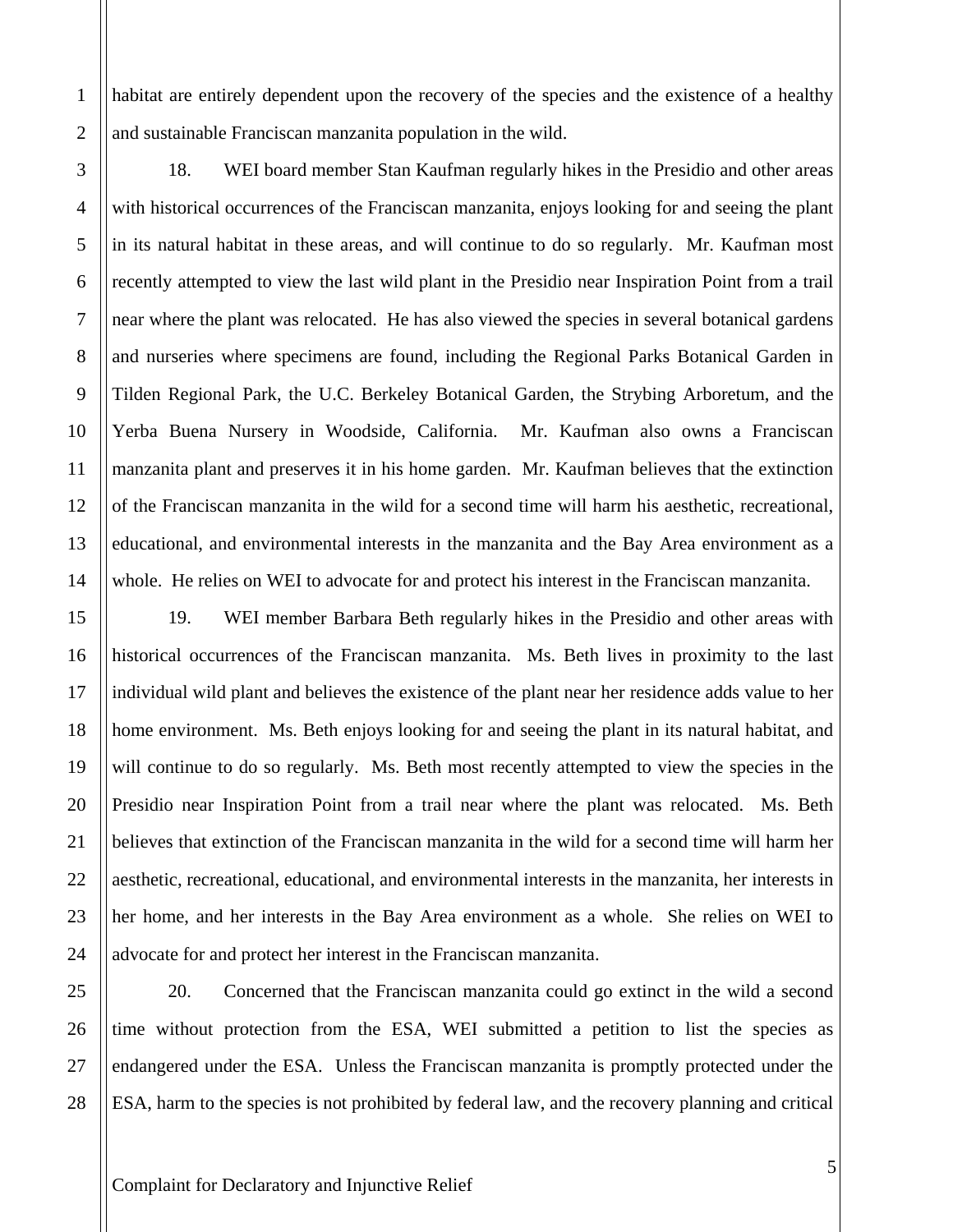habitat protections so essential to the species' conservation cannot be implemented. Therefore, absent the actions requested by the Wild Equity Institute's petition, the Franciscan manzanita is likely to become extinct in the wild, once again. Therefore, WEI's members, board, and staff are injured by the Secretary's failure to prepare a timely 12-month finding, a finding that is legally required by the ESA. This injury caused by Secretary's failure to comply with the ESA is actual, concrete, and imminent. The Secretary's failure to comply with the ESA's deadlines for processing the Franciscan manzanita petition deprives the species of statutory protection vitally necessary to its survival. The relief requested will fully redress the injury.

21. Defendant KEN SALAZAR is the Secretary of the Interior and is sued in his official capacity. Mr. Salazar has the ultimate responsibility to enforce and implement the ESA provisions.

22. Defendant UNITED STATES FISH AND WILDLIFE SERVICE is the agency within the Department of the Interior that is charged with implementing the ESA for most species, including the Franciscan manzanita, as well as ensuring prompt compliance with the statute's mandatory listing deadlines.

#### **IV. LEGAL AND FACTUAL BACKGROUND**

#### **A. The Endangered Species Act**

23. Congress enacted the ESA "to provide a program for the conservation of…endangered species and threatened species" and "a means whereby the ecosystems upon which endangered species and threatened species depend may be conserved." 16 U.S.C. § 1531(b). The statute defines a species as "endangered" if it is in "danger of extinction throughout all or a significant portion of its range" and "threatened" if it is "likely to become an endangered species within the foreseeable future...." 16 U.S.C. § 1532(6), (20).

24. When a species is listed by the Secretary as threatened or endangered several statutory protections apply. For example, Section 7 of the ESA requires all federal agencies to "insure" that their actions neither "jeopardize the continued existence" of any listed species nor "result in the destruction or adverse modification" of a species' critical habitat. 16 U.S.C. § 1536(a)(2). Section 9 of the ESA prohibits, among other things, "any person" from

1

2

3

4

5

6

7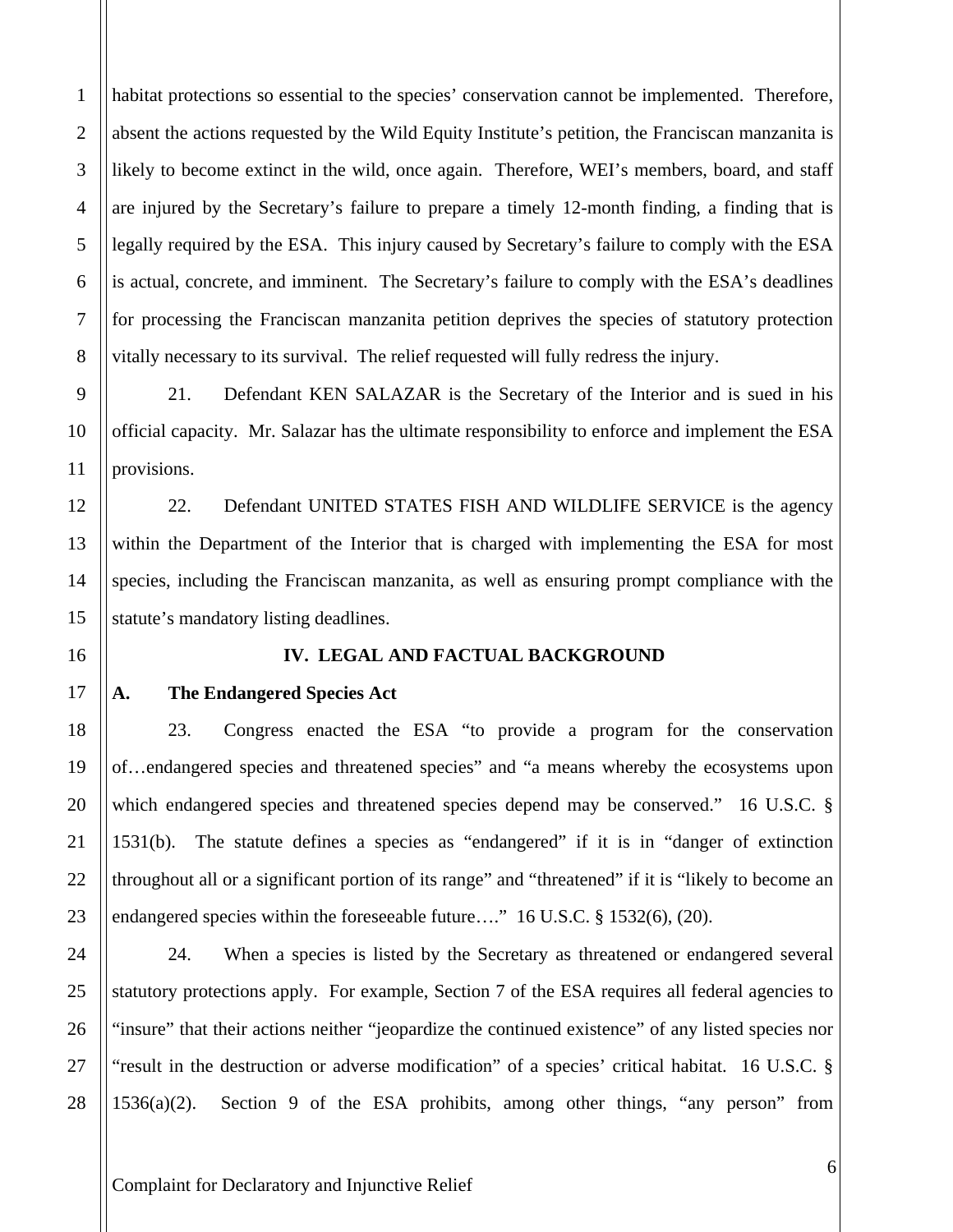1

2

3

intentionally taking listed plants from federal lands or in violation of state laws without a permit from the Secretary. 16 U.S.C.  $\S$ § 1538(a)(1)(B), 1539. The ESA requires the Secretary to "develop and implement" recovery plans for listed species, 16 U.S.C. § 1533(f), authorizes the Secretary to acquire land for the protection of listed species, 16 U.S.C. § 1534, and makes federal funds available to states to assist in their efforts to preserve and protect threatened and endangered species, 16 U.S.C. § 1535(d).

25. Because the race against extinction is ultimately a race against time, Congress set forth a specific and time-sensitive process in the ESA whereby citizens may petition the Secretary to list a species as endangered or threatened, and the Secretary must respond to these petitions. The process includes mandatory, non-discretionary deadlines that the Secretary must meet, so that species in need of protection do not languish in administrative purgatory. Specifically, the Secretary must make three required findings in response to a listing petition: a 90-day finding, a 12-month finding, and a final listing determination.

26. **The 90-day finding.** Upon receipt of a listing petition, "to the maximum extent practicable, within 90-days" the Secretary must make an initial finding as to whether the petition "presents substantial scientific or commercial information indicating that the petitioned action may be warranted." 16 U.S.C.  $\S$  1533(b)(3)(A); 50 C.F.R. 424.14(b)(1). If the Secretary finds that the petition *does not* present substantial information indicating that listing may be warranted, the petition is rejected and the listing process ends.

27. **The 12-month finding.** If, on the other hand, the Secretary determines that a petition *does* present substantial information indicating that listing may be warranted, the Secretary must then conduct a full scientific review of the species' status. 16 U.S.C. §  $1533(b)(3)(A)$ ; 50 C.F.R.  $424.14(b)(3)$ . Upon completion of this status review, and within 12months from the date that he received the petition, the Secretary must make one of three findings: (1) listing is not warranted; (2) listing is warranted; or (3) listing is warranted, but presently precluded by other pending proposals for listing species, provided certain circumstances are present. 16 U.S.C. § 1533(b)(3)(B); 50 C.F.R. 424.14(b)(3). The 12-month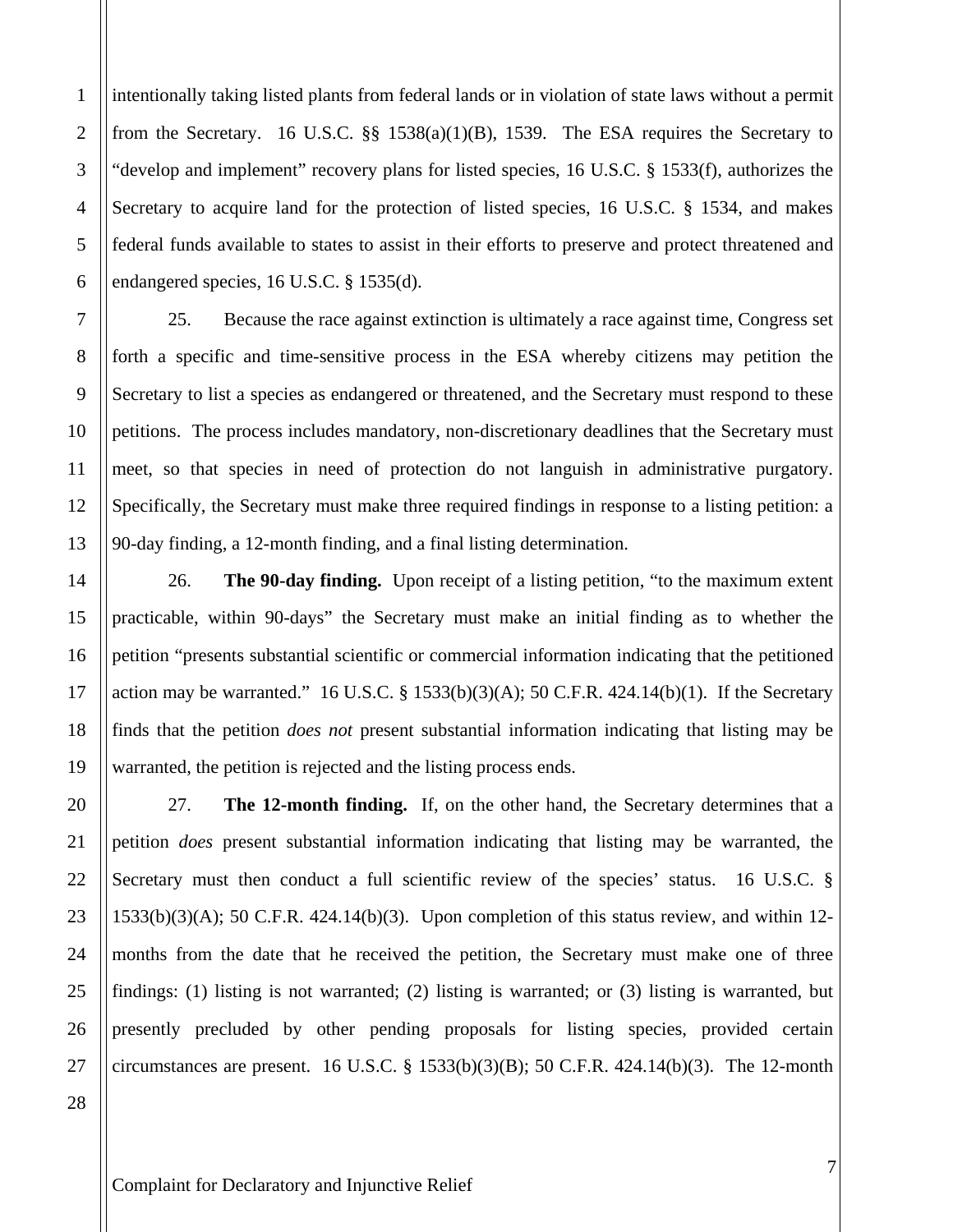deadline for making this finding is legally obligatory. There is no mechanism by which the Secretary can extend the deadline for making his 12-month finding.

28. **The Listing Determination.** If the Secretary's 12-month finding concludes that listing is warranted, the Secretary must then publish notice of the proposed regulation to list the species as threatened or endangered in the Federal Register for public comment. 16 U.S.C. §  $1533(b)(3)(B)(ii)$ ; 50 C.F.R.  $424.14(b)(3)(ii)$ . Within one year of the publication of the proposed regulation, the ESA requires the Secretary to render his final determination on the proposal. 16 U.S.C. § 1533(b)(6)(A); 50 C.F.R.  $424.17(a)(1)$ . At such time, the Secretary must either list the species, withdraw the proposed listing rule or, if there is substantial disagreement about scientific data, delay a final determination for up to six months to solicit more scientific information. 16 U.S.C. § 1533(b)(6)(A)(i); 50 C.F.R. 424.17(a)(1).

29. It is critical that the Secretary follow scrupulously the ESA's listing procedures and deadlines if species are to be protected in a timely manner, because the ESA does not protect a species until it is formally listed as either endangered or threatened.

15

1

2

3

4

5

6

7

8

9

10

11

12

13

14

16

17

18

19

20

#### **B. The Franciscan Manzanita**

30. The Francisco manzanita is a rare manzanita endemic to San Francisco, which means it is only naturally found in this City. It is a low, spreading to ascending evergreen shrub in the heath family (Ericaceae). It has oblanceolate leaves (longer than wide, wider toward the tip), and compared to the Raven's manzanita—which itself an endangered species endemic to San Francisco— it has relatively larger, more reddish fruits that are 6 to 8 millimeters (0.24 to 0.32 inch) wide, and relatively larger urn-shaped corollas that are 5 to 7 millimeters (0.2 to 0.28 inch) long.

31. The species existed historically in only three known areas in San Francisco: (1) the former Laurel Hill Cemetery; (2) the former Masonic Cemetery (near Lone Mountain); and (3) Mount Davidson, in the south-central part of the City. Nearly all historical localities in San Francisco were outcrops of serpentine except for Mount Davidson, which suggests limited historic and prehistoric distribution and only local abundance.

Complaint for Declaratory and Injunctive Relief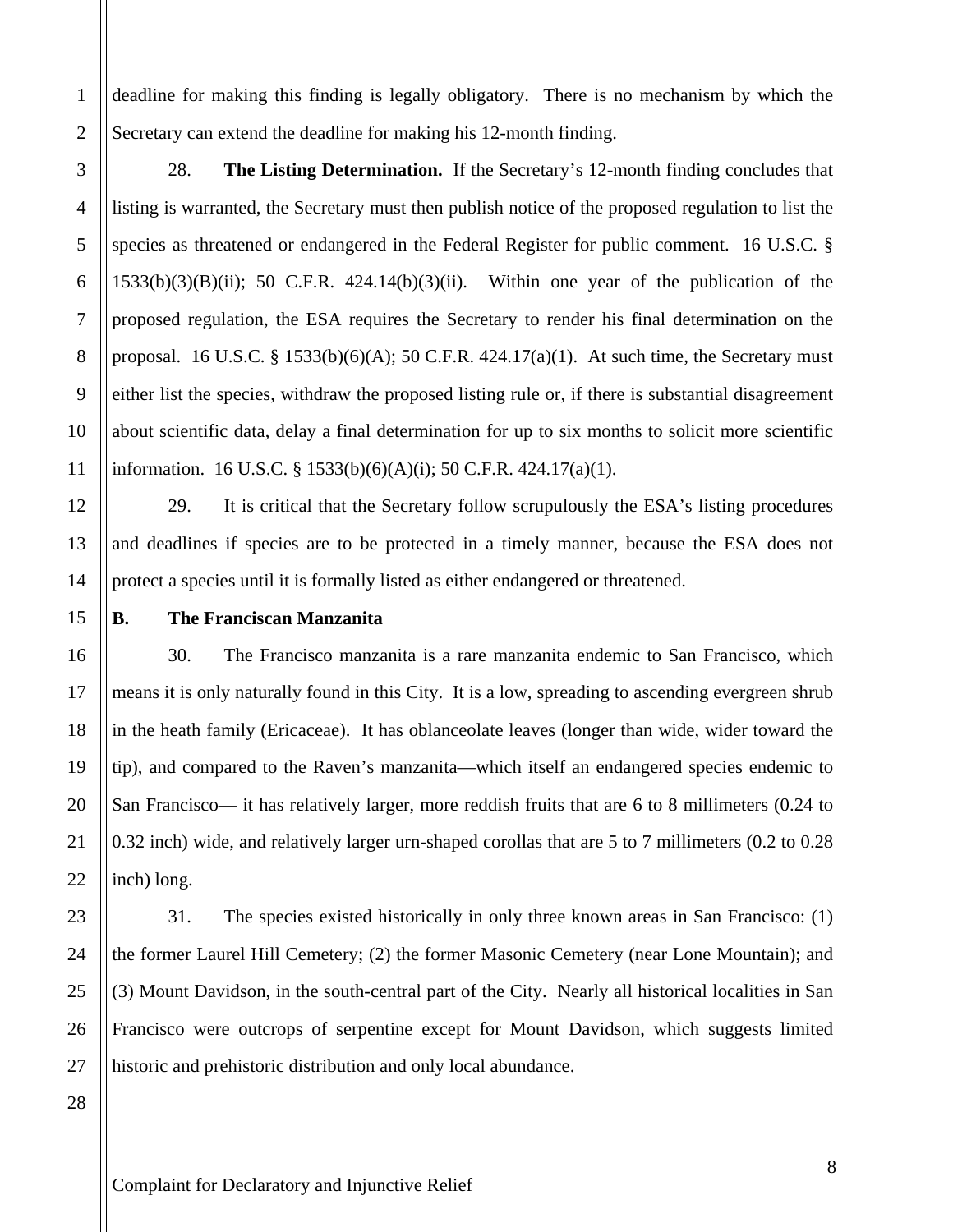32. By 1947, the last plant in the wild was lost to development. Fortunately, cuttings from this plant were preserved and the species survived in botanical gardens.

33. The species was originally petitioned for ESA protection by the Smithsonian Institution in 1975, and proposed for listing by the United States Fish and Wildlife Service ("FWS") in 1976. 41 Fed. Reg. 24524, 24541 (June 16, 1976). However, for reasons probably related to the presumed extinction of the species in the wild, no final listing rule was ever published and the species was never protected under the ESA.

34. Fortunately, in late 2009 an incredible discovery was made: a single plant was found in the Presidio of San Francisco, more than six decades after all wild populations were thought to have been lost. This single plant is near historical occurrences of the species and its discovery breathes new hope into reintroduction and recovery efforts for the species.

35. The Franciscan manzanita can be propagated through cuttings with moderate difficulty. Once established they can thrive with little maintenance. The species is able to establish on a wide range of substrates, including dune sand and on other non-natural substrates for the species. The species has good soil adaptability and a high potential for reintroduction on various substrates, and sets viable seed that can be propagated as well. Therefore, it is highly likely that the species can be recovered: if protections for the species are promptly put in place.

36. The individual found in the Presidio also appears to exhibit spontaneous rooting, a reproductive strategy heretofore unknown in the species. This unique plant therefore has unmatched conservation value for potential propagation success.

37. Threats to the Franciscan manzanita are many, ranging from the very local (urban development) to the global (climate change). Other threats include unregulated trade in the commercial market, human disturbance, susceptibility to various plant diseases, and offleash dog walking in the Presidio and other areas where the plant may be reintroduced or restored.

38. There are currently no existing regulatory mechanisms to protect the Franciscan manzanita. Although the FWS worked in collaboration with other entities to move the individual plant away from the footprint of a development plan, the plant is still at risk of gong

1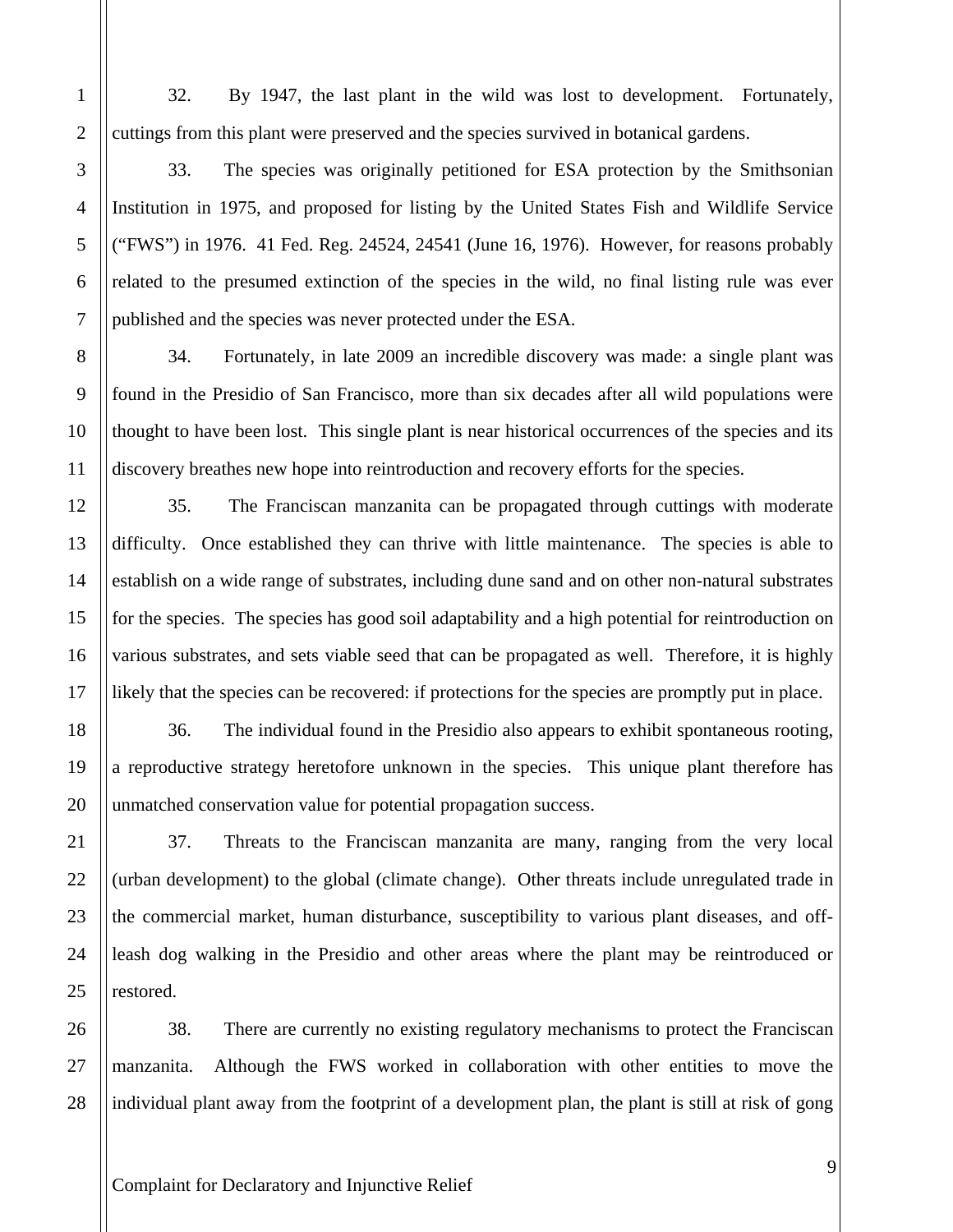extinct in the wild and the FWS has failed to take the necessary steps to protect the species from extinction.

1

2

3

4

5

6

7

8

9

10

11

12

13

14

15

16

17

18

19

20

21

22

23

24

25

26

27

28

### **C. The Endangered Species Act Listing Petition**

39. On December 14, 2009, WEI filed an emergency petition with the Secretary to add the Franciscan manzanita to the list of endangered species subject to federal protection under the ESA and to concurrently designate critical habitat to ensure the species' survival. According to the Federal Register, the Secretary received the listing petition on December 23, 2009. 75 Fed. Reg. 48294 (August 10, 2010).

40. But by letter dated January 26, 2010, the Secretary notified the Wild Equity Institute that the petition "does not indicate that an emergency situation exists," even though the last wild plant of an entire species was in the path of a multi-billion dollar road construction project. Exhibit A. Nonetheless, the Secretary also stated that he had "secured funding to make an initial finding in Fiscal Year 2010 as to whether your petition contains substantial information indicating that the action may be warranted." *Id.* This finding is called a "90-day finding," because this finding is required by the ESA within 90-days of receipt of a petition to list a species as endangered or threatened. 16 U.S.C. § 1533(b)(3)(A); 50 C.F.R. 424.14(b)(1).

41. On August 10, 2010—231 days after he received WEI's emergency petition to list the Franciscan manzanita—the Secretary issued a 90-day petition finding, and concluded that the petition contained substantial information indicating that the listing of the Franciscan manzanita may be warranted. 75 Fed. Reg. 48294.

42. The 90-day petition finding triggered a requirement that the Secretary make a 12 month finding on the petition no later than December 23, 2010, 12-months after receipt of the Wild Equity Institute's petition. 16 U.S.C. § 1533(b)(3)(B); 50 C.F.R. 424.14(b)(3).

43. However, the Secretary has missed the deadline provided by the ESA for the 12 month finding. The 12-month finding was due by mid-December 2010.

44. By letter dated February 17, 2011, WEI notified the Secretary that he had violated Section 4 of the ESA, 16 U.S.C. § 1533, by failing to determine within 12 months of receipt of WEI's listing petition whether listing the Franciscan manzanita as endangered is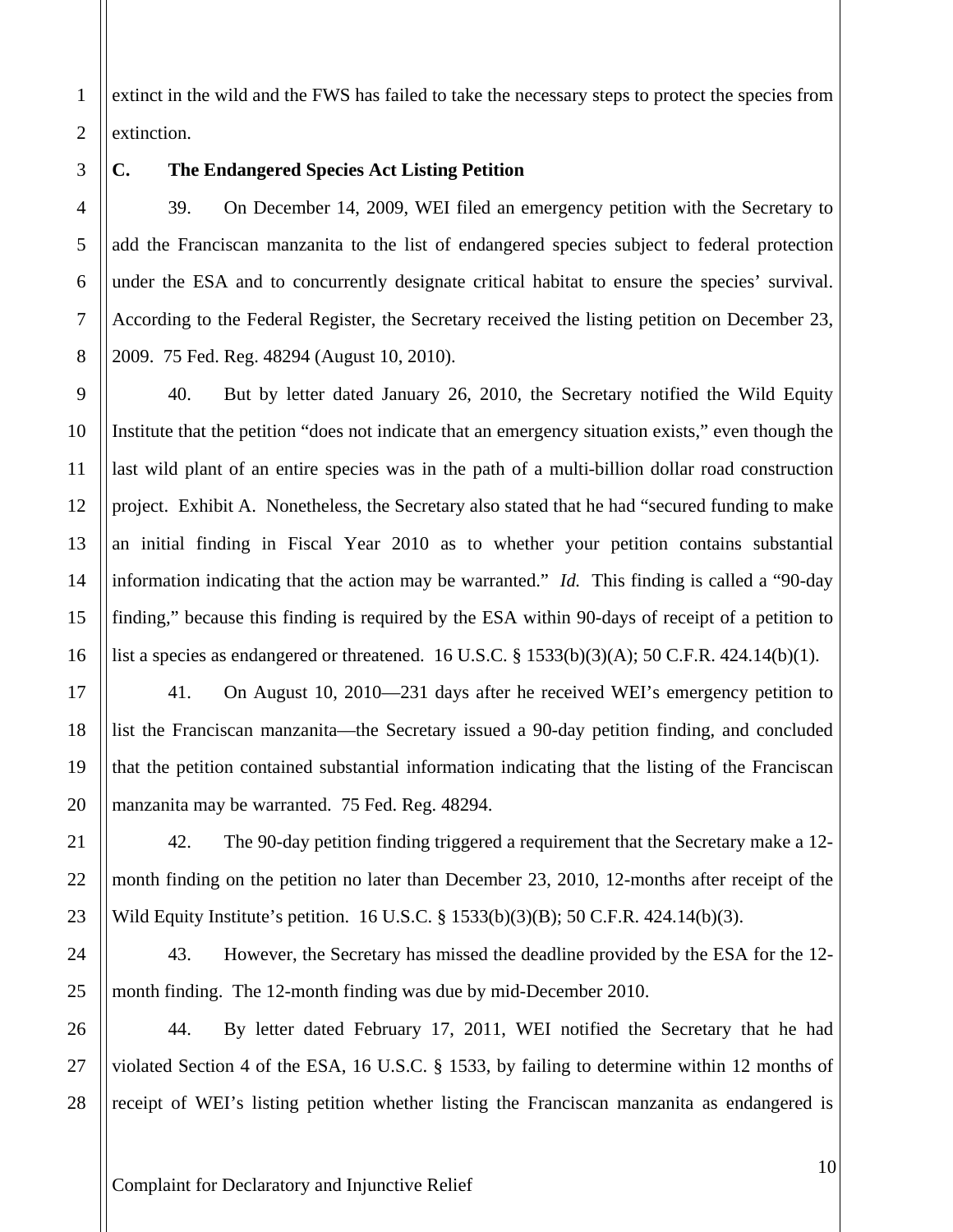warranted. WEI advised the Secretary that it intended to file suit to enforce the ESA's mandatory listing deadlines.

45. In response to this 60-day notice, the Secretary explained by letter dated March 24, 2011 that he "anticipated submitting our 12-month finding for this species to the Federal Register by late summer 2011." Exhibit B.

46. However, according to the Secretary's Listing and Critical Habitat Work Plan for Fiscal Year 2011 and 2012, the Franciscan manzanita listing petition will not be processed in this or the next fiscal year. Exhibit C. This work plan was submitted to the United States District Court for the District of Columbia on May 10, 2011, as part of a stipulated settlement agreement resolving the Secretary's other delinquent ESA findings. Stipulated Settlement Agreement at Exhibit C, *WildEarth Guardians v. Salazar* (*In re Endangered Species Act Section 4 Deadline Litigation*)*,* No. 10-mc-00377-EGS, MDL No. 2165 (D.D.C. May 10, 2011). Although dozens of findings are proposed in the work plan for this and next fiscal year covering over a hundred species, completing the Franciscan manzanita's legally required 12-month finding is not on the Secretary's work plan for either fiscal year.

47. The Secretary has yet to issue a 12-month finding for WEI's petition to list the Franciscan manzanita as endangered under the ESA.

#### **V. CLAIMS FOR RELIEF**

#### **First Claim for Relief**

#### **(Failure to Make a Timely 12-Month Finding)**

48. WEI re-alleges, as if fully set forth herein, each and every allegation alleged in the preceding paragraphs.

49. The Secretary's failure to make a timely 12-month finding on WEI's petition to list the Franciscan manzanita as endangered violates the ESA. 16 U.S.C.  $\S\S$  1533(b)(3)(B) &  $1540(g)$ . The Secretary's failure to perform his mandatory, non-discretionary duty also constitutes agency action "unlawfully withheld or unreasonably delayed" within the meaning of the APA, 5 U.S.C. § 706(1). Additionally, and/or alternatively, the Secretary's failure to

1

2

3

4

5

6

Complaint for Declaratory and Injunctive Relief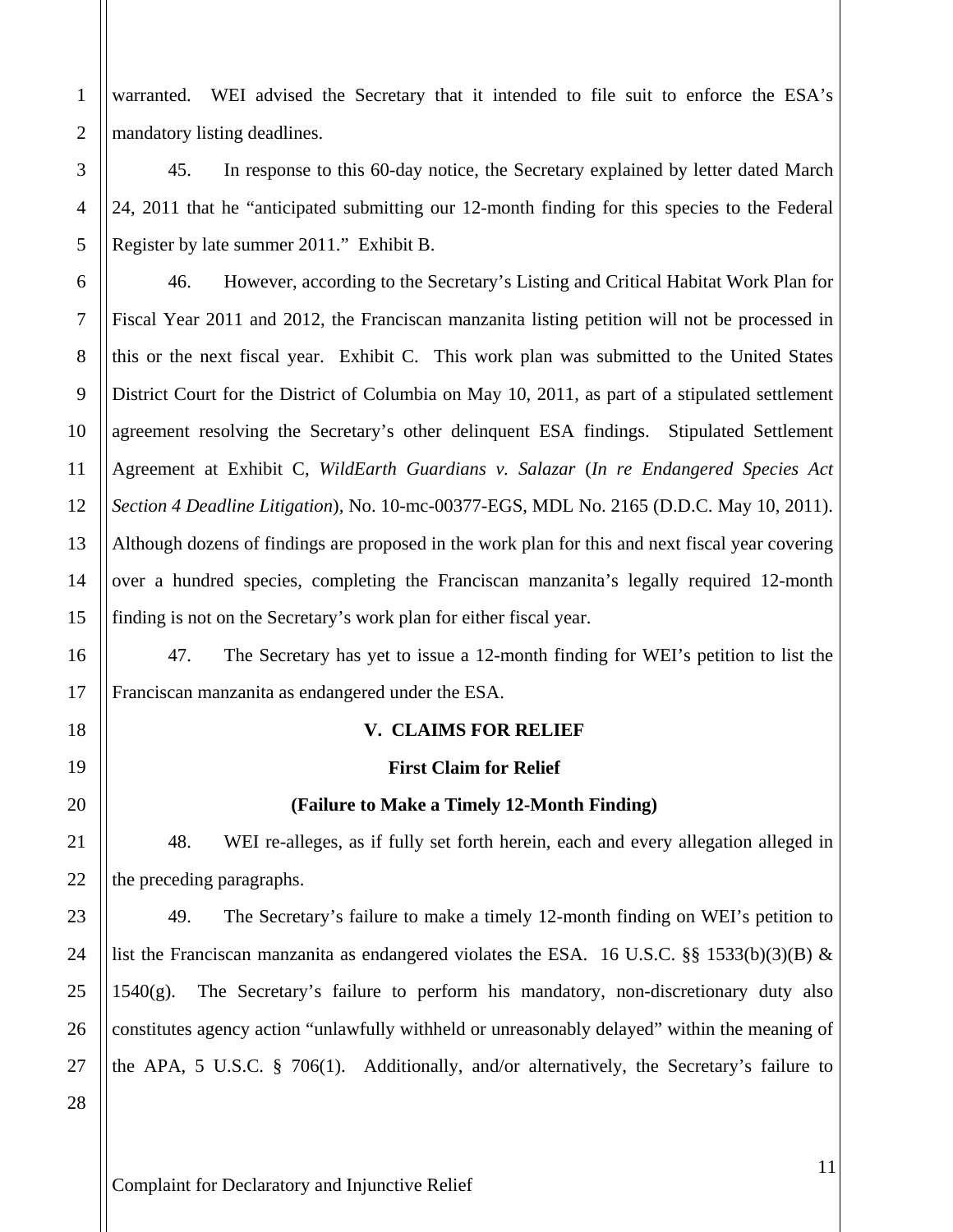| $\mathbf{1}$   | comply with this provision is arbitrary and capricious, an abuse of discretion, not in accordance |                                                                                         |                                                                              |  |  |
|----------------|---------------------------------------------------------------------------------------------------|-----------------------------------------------------------------------------------------|------------------------------------------------------------------------------|--|--|
| $\overline{2}$ |                                                                                                   | with law, and a failure to observe proper procedure under the APA, 5 U.S.C. § 706(2).   |                                                                              |  |  |
| 3              |                                                                                                   | <b>VI. PRAYER FOR RELIEF</b>                                                            |                                                                              |  |  |
| 4              |                                                                                                   | WHEREFORE, Plaintiffs respectfully request that this Court enter judgment providing the |                                                                              |  |  |
| 5              |                                                                                                   | following relief:                                                                       |                                                                              |  |  |
| 6              | 1.                                                                                                |                                                                                         | Declare that the Secretary has violated the ESA and/or the APA by failing to |  |  |
| $\overline{7}$ | issue a timely 12-month finding in response to WEI's petition to list the Franciscan manzanita as |                                                                                         |                                                                              |  |  |
| 8              | endangered;                                                                                       |                                                                                         |                                                                              |  |  |
| 9              | Order the Secretary to issue a determination as to whether listing the Franciscan<br>2.           |                                                                                         |                                                                              |  |  |
| 10             | manzanita is warranted, 16 U.S.C. $\S$ 1533(b)(3)(B);                                             |                                                                                         |                                                                              |  |  |
| 11             | 3.                                                                                                |                                                                                         | Award WEI its costs of litigation, including reasonable attorney's fees; and |  |  |
| 12             | 4.                                                                                                |                                                                                         | Grant WEI such other relief as the Court deems just and proper.              |  |  |
| 13             |                                                                                                   |                                                                                         |                                                                              |  |  |
| 14             |                                                                                                   |                                                                                         |                                                                              |  |  |
| 15             | DATED:                                                                                            | June 14, 2011                                                                           |                                                                              |  |  |
| 16             |                                                                                                   |                                                                                         | Brent Plater (CA Bar No. 209555)<br>WILD EQUITY INSTITUTE                    |  |  |
| 17             |                                                                                                   |                                                                                         | PO Box 191695<br>San Francisco, CA 94119                                     |  |  |
| 18             |                                                                                                   |                                                                                         | Telephone: (415) 349-5787<br>Facsimile: N/A                                  |  |  |
| 19             |                                                                                                   |                                                                                         | bplater@wildequity.org                                                       |  |  |
| 20             |                                                                                                   |                                                                                         |                                                                              |  |  |
| 21<br>22       |                                                                                                   |                                                                                         |                                                                              |  |  |
| 23             |                                                                                                   |                                                                                         |                                                                              |  |  |
| 24             |                                                                                                   |                                                                                         |                                                                              |  |  |
| 25             |                                                                                                   |                                                                                         |                                                                              |  |  |
| 26             |                                                                                                   |                                                                                         |                                                                              |  |  |
| 27             |                                                                                                   |                                                                                         |                                                                              |  |  |
| 28             |                                                                                                   |                                                                                         |                                                                              |  |  |
|                |                                                                                                   |                                                                                         |                                                                              |  |  |
|                |                                                                                                   | Complaint for Declaratory and Injunctive Relief                                         | 12                                                                           |  |  |

 $\parallel$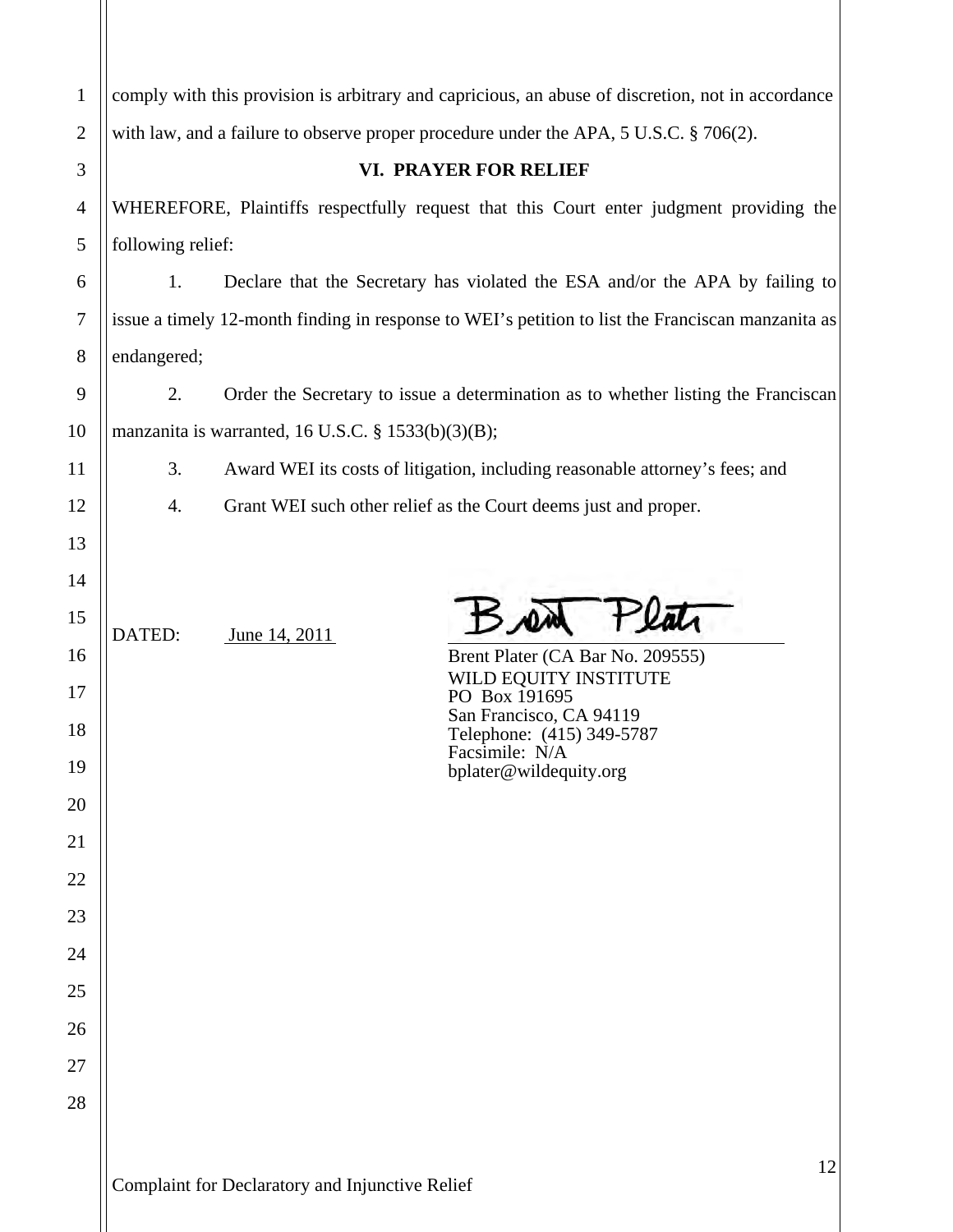Exhibit A

and the state of the

 $\label{eq:2.1} \frac{\partial}{\partial t} \left( \frac{\partial}{\partial x} \right) = \frac{\partial}{\partial x} \left( \frac{\partial}{\partial x} \right) = \frac{\partial}{\partial x} \left( \frac{\partial}{\partial x} \right)$ 

 $\mathfrak{g}=\mathfrak{g}=\mathfrak{g}$  , where

**Contract Contract**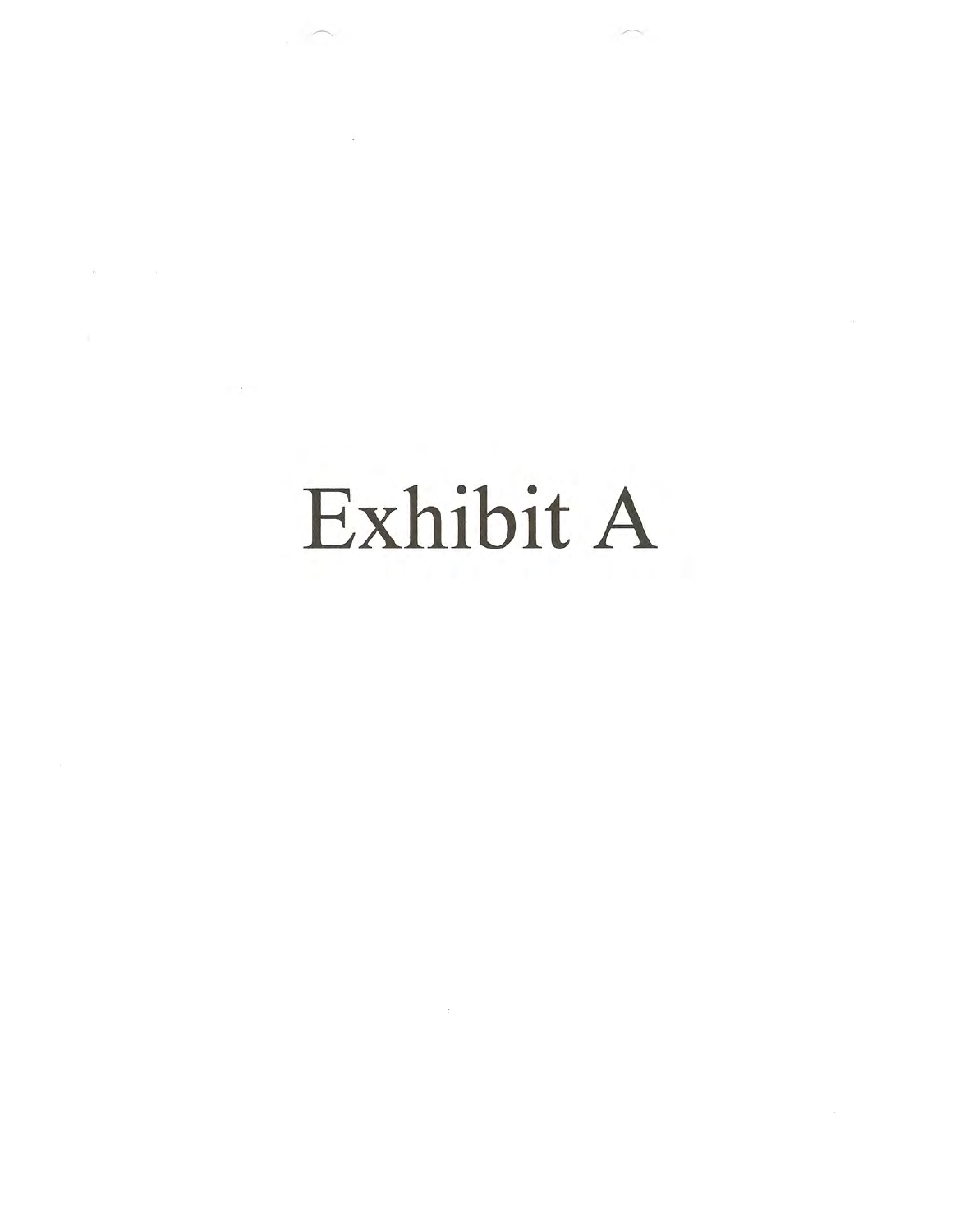

## United States Department of the Interior

FISH AND WILDLIFE SERVICE

Pacific Southwest Region 2800 Cottage Way, Suite W-2606 Sacramento, California 95825

**JAN 26 2010** 

Mr. Brent Plater, Executive Director Wild Equity Institute PO Box 191695 San Francisco, California 94119

Dear Mr. Plater:

This letter is in regard to your petition dated December 14, 2009, which requested that the U.S. Fish and Wildlife Service (Service) emergency list the Franciscan or San Francisco manzanita, (Arctostaphylos franciscana) as an endangered species pursuant to the Endangered Species Act of 1973, as amended (Act). You further requested the Service list the species as endangered if we determined an emergency listing was not warranted and to designate critical habitat concurrent with listing. Your petition was received on December 20, 2009.

Under the provisions of section 4 of the Act, we must first make an initial finding as to whether or not a petition to add a species to the endangered species list presents substantial information indicating that the requested action may be warranted. Section  $4(b)(3)(A)$  of the Act provides that, to the maximum extent practicable, this finding be made within 90 days. If this initial finding concludes that the petition presents substantial information indicating that the requested action may be warranted, then section  $4(b)(3)(B)$  gives the Service 1 year from the date the petition was received to either: decide that the petitioned action is not warranted; decide that the petition action is warranted, but precluded; or decide that the petitioned action is warranted, and promptly publish a proposed rule.

While we have not made a decision on whether the petition presents substantial information that the petition action may be warranted, we have looked at the immediacy of possible threats to the species to determine if emergency listing may be warranted at this time. Our initial review of your petition does not indicate that an emergency situation exists for the San Francisco manzanita. If at any time the conditions change, and we later determine that emergency listing is warranted, an emergency rule may be developed.

We are required to complete a significant number of listing and critical habitat actions in Fiscal Year 2010, pursuant to court orders, judicially approved settlement agreements, and other statutory deadlines. However, we have secured funding to make an initial finding in Fiscal Year

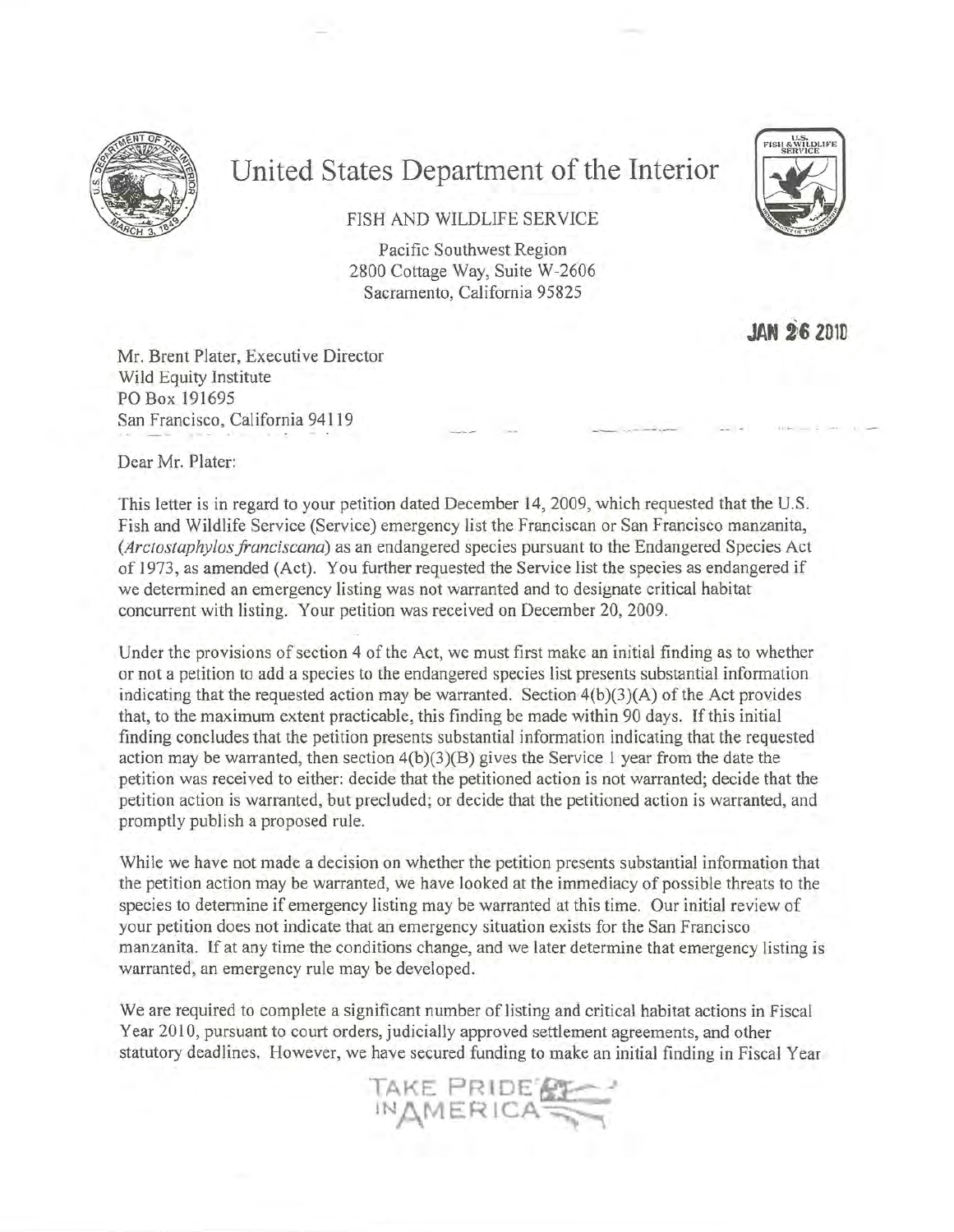Mr. Brent Plater

2010 as to whether your petition contains substantial information indicating that the action may be warranted.

If you have any questions concerning this matter, please contact Andy DeVolder, Region 8 Classification Coordinator, at (916) 414-6464.

Sincerely,

andr F

Regional Director

cc:

Susan Moore, FWS, Sacramento, CA, Karen Leyse, FWS, Sacramento, CA Karen Anderson, FWS, Arlington, VA Doug Krofta, FWS, Arlington, VA Andy DeVolder, RO, Sacramento, CA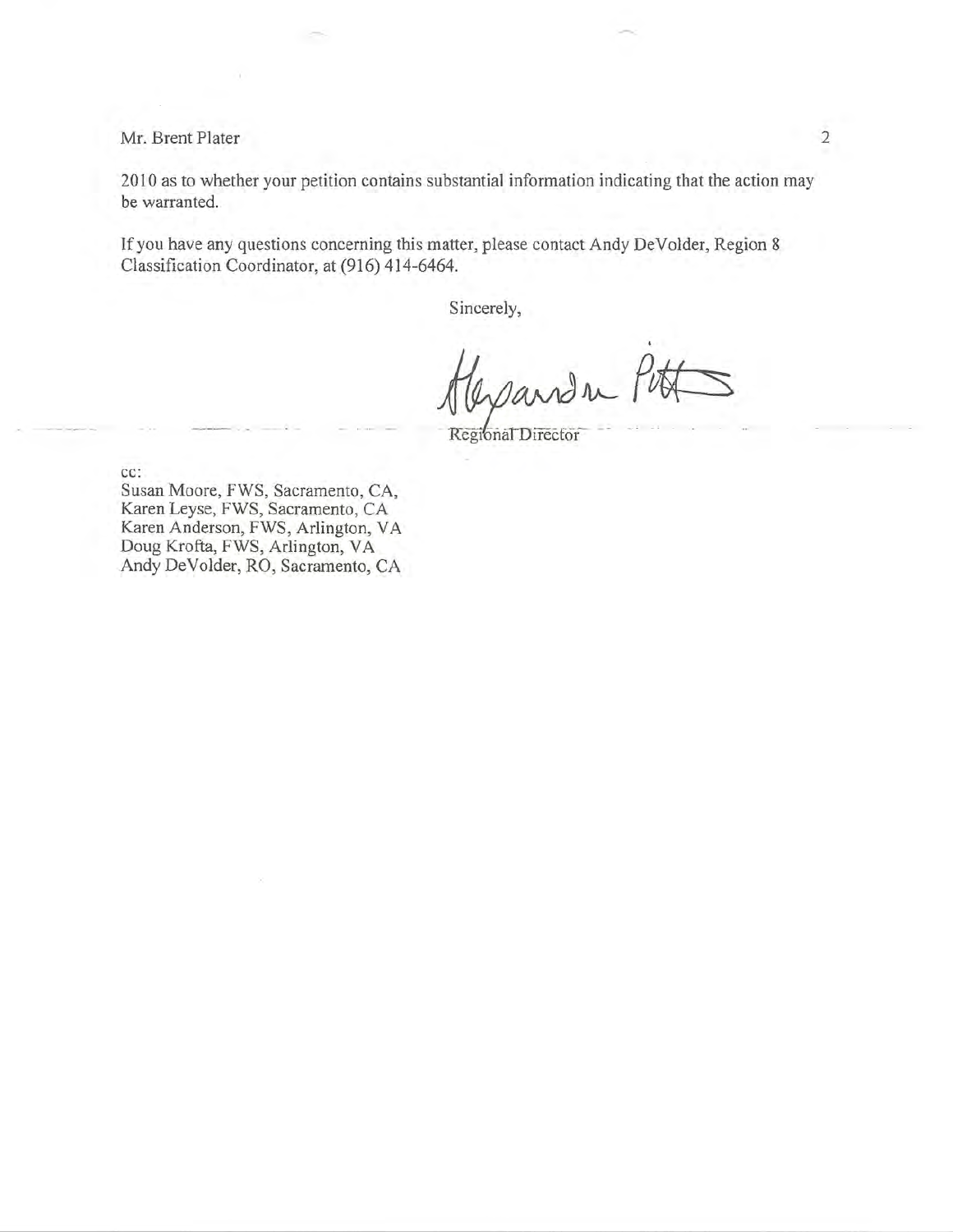## Exhibit B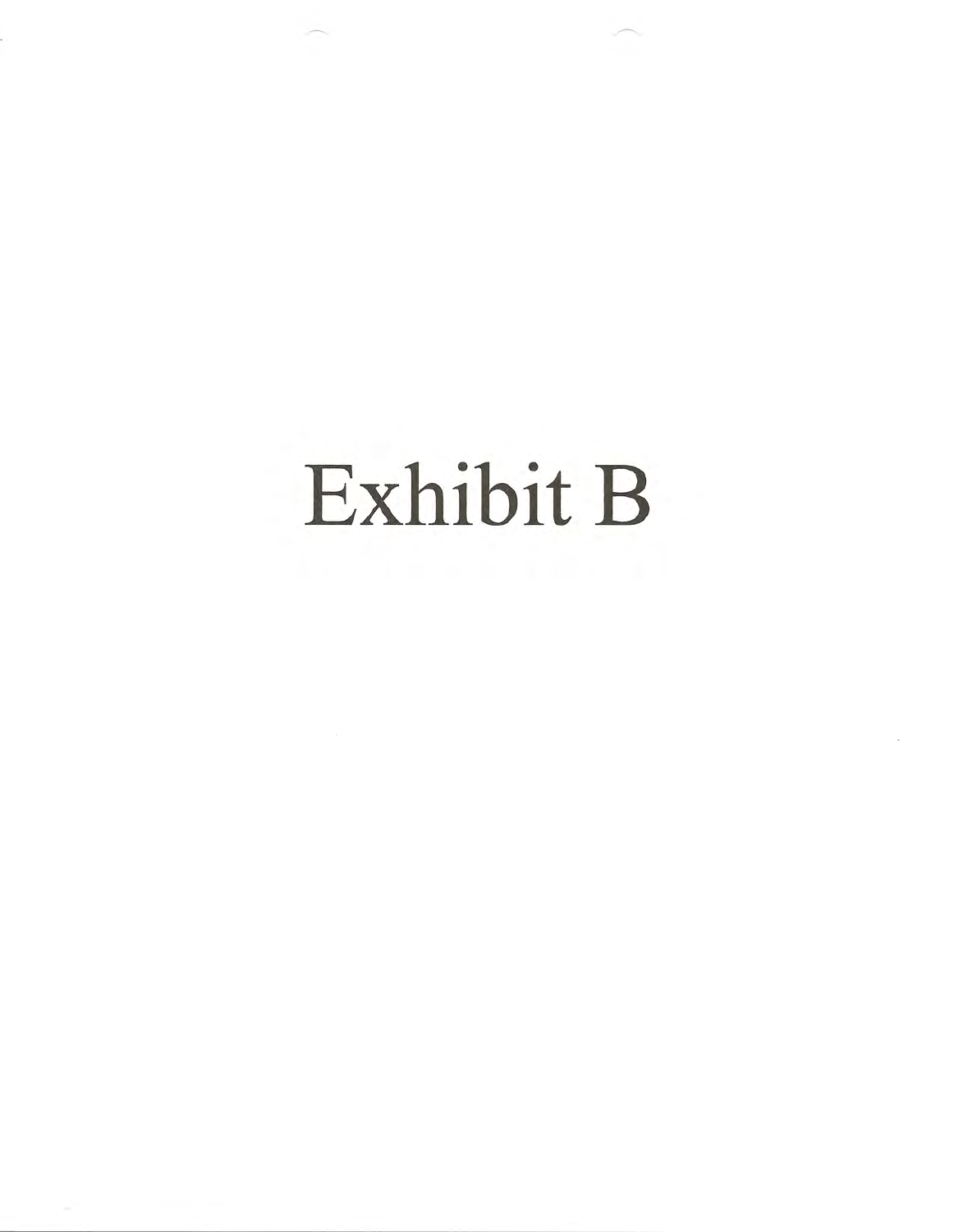

### United States Department of the Interior



FISH AND WILDLIFE SERVICE Washington, D.C. 20240

March 24, 2011

**Brent Plater** Wild Equity Institute P.O. Box 191695 San Francisco, CA 94119

Dear Mr. Plater:

On February 24, 2011, we received your letter dated February 17, 2011, providing notice of your intent to sue regarding Endangered Species Act (ESA) violations related to our 12month finding for the Franciscan Manzanita. Region 8 of the U.S. Fish and Wildlife Service (Pacific Southwest Region) is the lead office for the Franciscan Manzanita. We anticipate submitting our 12-month finding for this species to the Federal Register by late summer 2011.

We appreciate your interest in conserving the Franciscan Manzanita. If you have any questions concerning this matter, please contact Gina Shultz at (703) 358-2478.

Sincerely,

way

Chief, Office of ESA Litigation

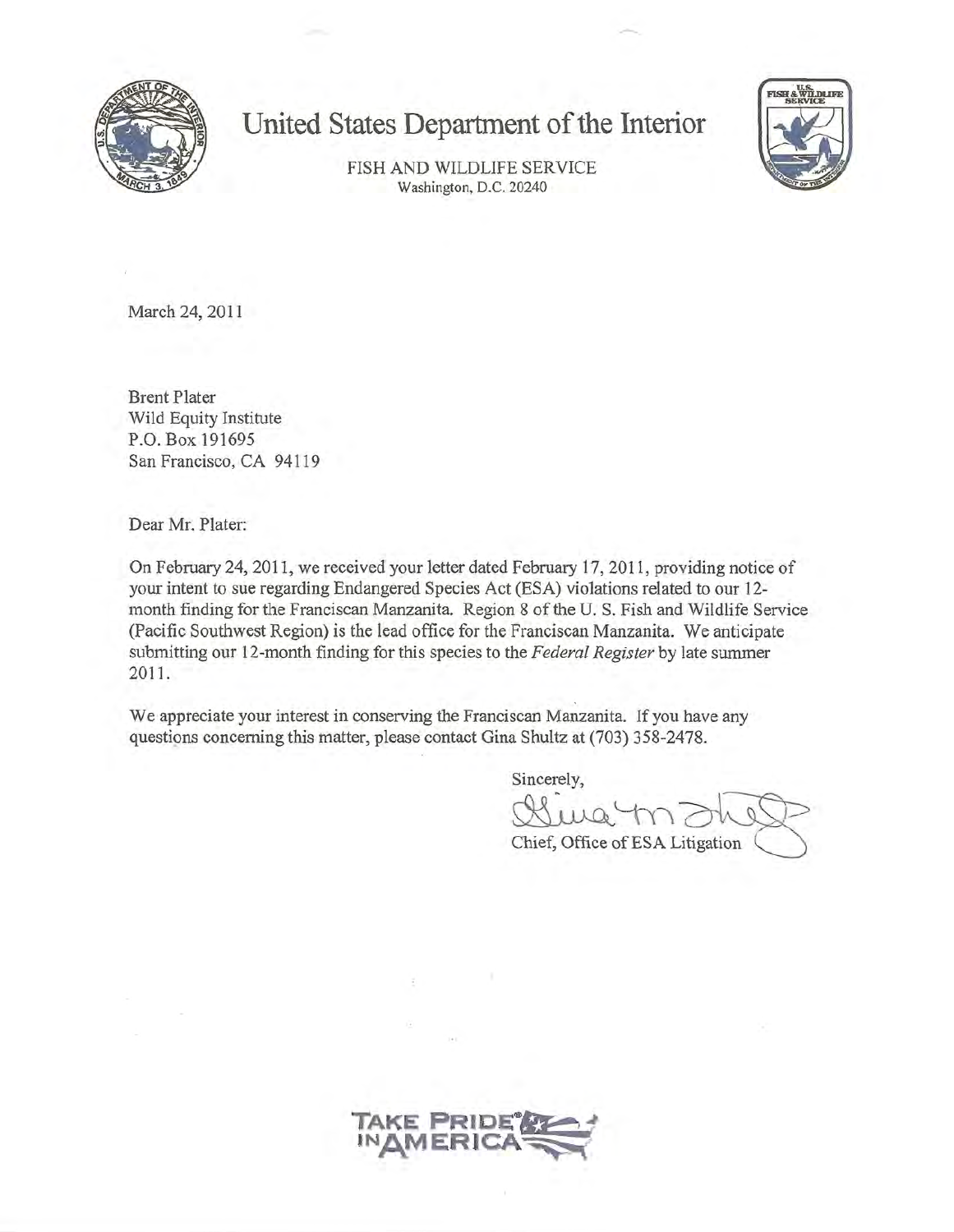# Exhibit C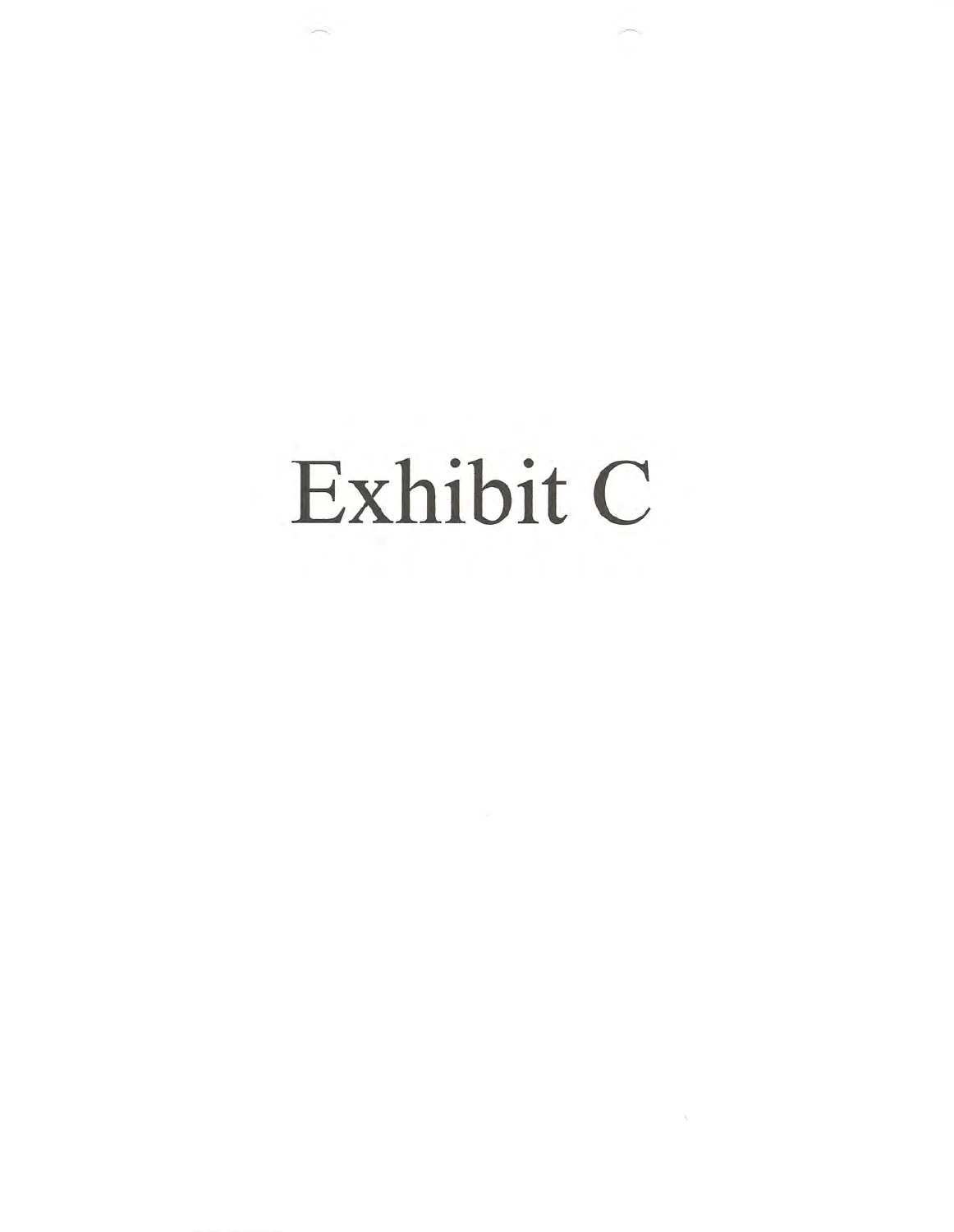## Case 1:10-mc-00 '-EGS Document 31-1 Filed 05/<br>Exhibit B: Listing and Critical Habitat Work Plan for Fiscal Year (rY) 2011 and 2012

| <b>RO</b>      | <b>Species</b>                                                                                                                                                                                                     | <b>Action</b> | <b>FR Date</b> |
|----------------|--------------------------------------------------------------------------------------------------------------------------------------------------------------------------------------------------------------------|---------------|----------------|
|                | 7 yellow-faced bees (Hylaeus anthracinus, H. assimulans, H. facilis, H. hilaris, H.                                                                                                                                |               |                |
| 1              | kuakea, H. longiceps, and H. mana)                                                                                                                                                                                 | 12m           | FY 2011        |
| 1              | <b>Black-footed albatross</b>                                                                                                                                                                                      | 12m           | FY 2011        |
| $\mathbf{1}$   | Dusky tree vole                                                                                                                                                                                                    | 12m           | FY 2011        |
| $\mathbf{1}$   | Giant palouse earthworm                                                                                                                                                                                            | 12m           | FY 2011        |
| $\mathbf{1}$   | Kokanee-Lake Sammamish population                                                                                                                                                                                  | 12m           | FY 2011        |
| $\overline{2}$ | 2 Texas shiners (Cyprinella sp., C. lepida)                                                                                                                                                                        | 12m           | FY 2011        |
| $\overline{2}$ | 3 South Arizona plants (Erigeron piscaticus, Astragalus hypoxylus, Amoreuxia<br>gonzalezii)                                                                                                                        | 12m           | FY 2011        |
| $\overline{2}$ | 3 Texas moths (Ursia furtiva, Sphingicampa blanchardi, Agapema galbina)                                                                                                                                            | 12m           | FY 2011        |
|                | 5 Central Texas mussels (Texas fatmucket, golden orb, smooth pimpleback, Texas                                                                                                                                     |               |                |
| $\overline{2}$ | pimpleback, and Texas fawnsfoot)                                                                                                                                                                                   | 12m           | FY 2011        |
| $\overline{2}$ | Anacroneuria wipukupa (Stonefly)                                                                                                                                                                                   | 12m           | FY 2011        |
| $\overline{2}$ | Cactus ferruginous pygmy owl                                                                                                                                                                                       | 12m           | FY 2011        |
| 2              | Grand Canyon cave pseudoscorpion                                                                                                                                                                                   | 12m           | FY 2011        |
| $\overline{2}$ | Northern leopard frog                                                                                                                                                                                              | 12m           | FY 2011        |
| 3              | Frigid ambersnail                                                                                                                                                                                                  | 12m           | FY 2011        |
| 3              | Oklahoma grass pink (Calopogon oklahomensis)                                                                                                                                                                       | 12m           | FY 2011        |
| 4              | Berry Cave salamander                                                                                                                                                                                              | 12m           | FY 2011        |
| 4              | Gopher tortoise                                                                                                                                                                                                    | 12m           | FY 2011        |
| 4              | Ozark chinquapin                                                                                                                                                                                                   | 12m           | FY 2011        |
| 4              | Puerto Rico harlequin butterfly                                                                                                                                                                                    | 12m           | FY 2011        |
| 4              | Striped newt                                                                                                                                                                                                       | 12m           | FY 2011        |
| 6              | 2 CO plants (Astragalus microcymbus, A. schmolliae)                                                                                                                                                                | 12m           | FY 2011        |
| 6              | 3 Mountain invertebrates (Bearmouth Mountainsnail, Byrne Resort Mountainsnail,<br>and Meltwater Lednian Stonefly)                                                                                                  | 12m           | FY 2011        |
| 6              | 5 UT plants (Astragalus hamiltonii, Eriogonum soredium, Lepidium ostleri,<br>Penstemon flowersii, Trifolium friscanum)                                                                                             | 12m           | FY 2011        |
| 6              | 5 Wyoming plants (Yellowstone sand verbena, Abronia ammophila involved in MDL<br>litigation; Agrostis rossiae, Astragalus proimanthus, Boechere Arabis pusilla (Fremont<br>County rockcress), Penstemon gibbensii) | 12m           | FY 2011        |
| 6              | Fisher                                                                                                                                                                                                             | 12m           | FY 2011        |
| 6              | Leatherside chub                                                                                                                                                                                                   | 12m           | FY 2011        |
| 8              | California golden trout                                                                                                                                                                                            | 12m           | FY 2011        |
| 8              | Mohave ground squirrel                                                                                                                                                                                             | 12m           | FY 2011        |
| 8              | Mojave fringe-toed lizard                                                                                                                                                                                          | 12m           | FY 2011        |
| 8              | Mount Charleston blue butterfly                                                                                                                                                                                    | 12m           | FY 2011        |
| 8              | Tehachapi slender salamander                                                                                                                                                                                       | 12m           | FY 2011        |
| 8              | Western gull-billed tern                                                                                                                                                                                           | 12m           | FY 2011        |
| 4              | Coqui llanero                                                                                                                                                                                                      | 12m/PLPCH     | FY 2011        |
| $\mathbf{1}$   | 2 Idaho snowflies (straight snowfly, Idaho snowfly)                                                                                                                                                                | 90d           | FY 2011        |
| 1              | Franklin's bumble bee                                                                                                                                                                                              | 90d           | FY 2011        |
| 1              | Sand verbena moth                                                                                                                                                                                                  | 90d           | FY 2011        |
| $\overline{2}$ | Prairie chub                                                                                                                                                                                                       | 90d           | FY 2011        |
| 2              | Spot-tailed earless lizard                                                                                                                                                                                         | 90d           | FY 2011        |
| $\overline{2}$ | Texas kangaroo rat                                                                                                                                                                                                 | 90d           | FY 2011        |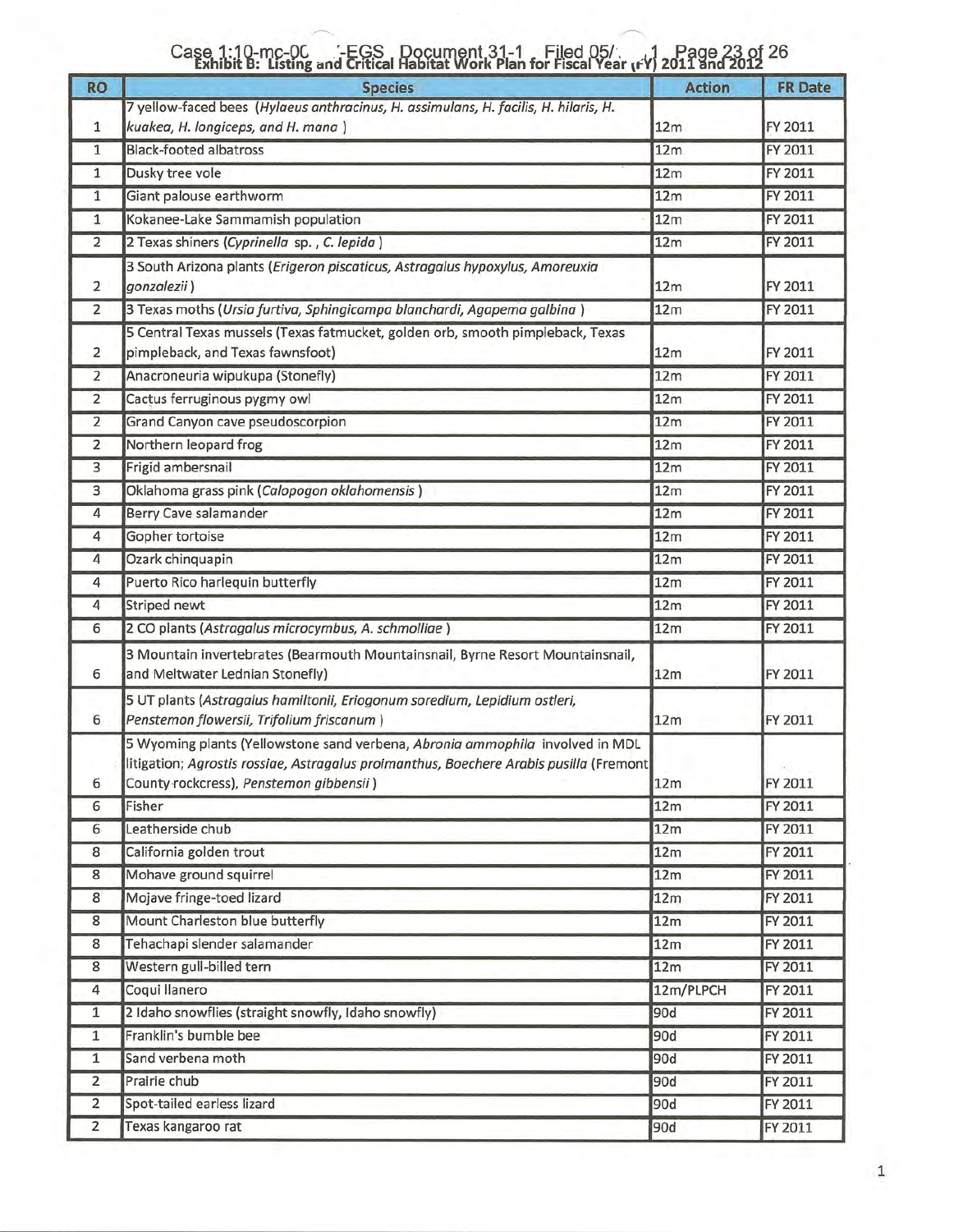## Case 1:10-mc-0 7-EGS Document 31-1 Filed 05, [1] Page 24 of 26<br>Exhibit B: Listing and Critical Habitat Work Plan for Fiscal Year (FV) 2011 and 2012

| <b>RO</b>      | <b>Species</b>                                                                                                                                                                                                                                                                                                      | <b>Action</b>   | <b>FR Date</b> |
|----------------|---------------------------------------------------------------------------------------------------------------------------------------------------------------------------------------------------------------------------------------------------------------------------------------------------------------------|-----------------|----------------|
| 3              | Golden-winged warbler                                                                                                                                                                                                                                                                                               | 90d             | FY 2011        |
| 4              | 404 species                                                                                                                                                                                                                                                                                                         | 90d             | FY 2011        |
| 4              | Bay skipper butterfly                                                                                                                                                                                                                                                                                               | 90d             | FY 2011        |
| 4              | Bay Springs salamander                                                                                                                                                                                                                                                                                              | 90d             | FY 2011        |
| 4              | Smooth-billed ani                                                                                                                                                                                                                                                                                                   | 90d             | FY 2011        |
| 4              | Southeast snowy and wintering piping plover                                                                                                                                                                                                                                                                         | 90d             | FY 2011        |
| 4              | <b>Spring Pygmy sunfish</b>                                                                                                                                                                                                                                                                                         | 90d             | FY 2011        |
| 5              | American eel                                                                                                                                                                                                                                                                                                        | 90d             | FY 2011        |
| 5              | Eastern small-footed bat/Northern long-eared bat                                                                                                                                                                                                                                                                    | 90d             | FY 2011        |
| 6              | Arapahoe snowfly                                                                                                                                                                                                                                                                                                    | 90d             | FY 2011        |
| 6              | Gila Monster (Utah population)                                                                                                                                                                                                                                                                                      | 90d             | FY 2011        |
| 6              | Utah prairie dog                                                                                                                                                                                                                                                                                                    | 90d             | FY 2011        |
| 6              | Wild plains bison                                                                                                                                                                                                                                                                                                   | 90d             | FY 2011        |
| $\overline{7}$ | Red knot (subspecies roselaari)                                                                                                                                                                                                                                                                                     | 90d             | FY 2011        |
| 8              | 10 Great Basin butterflies (Baking Powder Flat blue butterfly, Mono Basin skipper,<br>bleached sandhill skipper, Railroad Valley skipper, Carson Valley silverspot, Railroad<br>Valley skipper, Carson Valley wood nymph, Steptoe Valley crescentspot, Mattoni's<br>blue butterfly, and White River Valley skipper) | 90d             | FY 2011        |
| 8              | 32 species of Pacific Northwest mollusks                                                                                                                                                                                                                                                                            | 90d             | FY 2011        |
| 8              | 42 species of Great Basin springsnails                                                                                                                                                                                                                                                                              | 90d             | FY 2011        |
| 8              | 6 Nevada dune beetles (Hardy's aegialian scarab, Sand Mountain serican scarab,<br>Crescent Dunes aegialian scarab, Crescent Dunes serican scarab, large aegialian<br>scarab, and Giuliani's dune scarab)                                                                                                            | 90d             | FY 2011        |
| 8              | Leona's little blue butterfly                                                                                                                                                                                                                                                                                       | 90d             | FY 2011        |
| 8              | Spring Mountains acastus checkerspot butterfly                                                                                                                                                                                                                                                                      | 90d             | FY 2011        |
| 8              | Unsilvered fritillary butterfly                                                                                                                                                                                                                                                                                     | 90d             | FY 2011        |
| 8              | Vernal pools CH (Vernal pool fairy shrimp and vernal pool tadpole shrimp)                                                                                                                                                                                                                                           | 90d, CH         | FY 2011        |
| $\overline{4}$ | Leatherback CH revision                                                                                                                                                                                                                                                                                             | 90d/12m, CH     | FY 2011        |
| 3              | Ozark hellbender                                                                                                                                                                                                                                                                                                    | <b>FL/CITES</b> | FY 2011        |
| 8              | Casey's June Beetle                                                                                                                                                                                                                                                                                                 | <b>FLFCH</b>    | FY 2011        |
| 4              | Altamaha spinymussel                                                                                                                                                                                                                                                                                                | <b>FLFCH</b>    | FY 2011        |
| 4              | Georgia pigtoe, interrupted rocksnail, and rough hornsnail                                                                                                                                                                                                                                                          | <b>FLFCH</b>    | FY 2011        |
| 4              | 5 Southeast fishes (Cumberland Darter, Rush Darter, Yellowcheek Darter, Chucky<br>Madtom, and Laurel Dace)                                                                                                                                                                                                          | <b>FLPCH</b>    | FY 2011        |
| 6              | 3 Colorado plants (DeBeque phacelia, Parachute penstemon, Pagosa skyrocket)                                                                                                                                                                                                                                         | <b>FLPCH</b>    | FY 2011        |
| $\mathbf{1}$   | Slickspot peppergrass                                                                                                                                                                                                                                                                                               | PCH             | FY 2011        |
| 3              | Sheepnose/spectaclecase                                                                                                                                                                                                                                                                                             | PL              | FY 2011        |
| $\overline{2}$ | Dunes sagebrush lizard (was Sand dune lizard)                                                                                                                                                                                                                                                                       | PL              | FY 2011        |
| 3              | Rayed bean/snuffbox                                                                                                                                                                                                                                                                                                 | PL              | FY 2011        |
| $\overline{2}$ | 2 Arizona springsnails (Pyrgulopsis bernardina, P. trivialis)                                                                                                                                                                                                                                                       | <b>PLPCH</b>    | FY 2011        |
| 4              | 8 Gulf Coast mussels (round ebonyshell, southern kidneyshell, narrow pigtoe,<br>southern sandshell, fuzzy pigtoe, Choctaw bean, tapered pigtoe, Alabama pearlshell) PLPCH                                                                                                                                           |                 | FY 2011        |
| $\mathbf{1}$   | 23 Oahu species + 99 plants                                                                                                                                                                                                                                                                                         | PLPCH, rPCH     | FY 2011        |
| 1              | Marbled murrelet                                                                                                                                                                                                                                                                                                    | <b>rFCH</b>     | FY 2011        |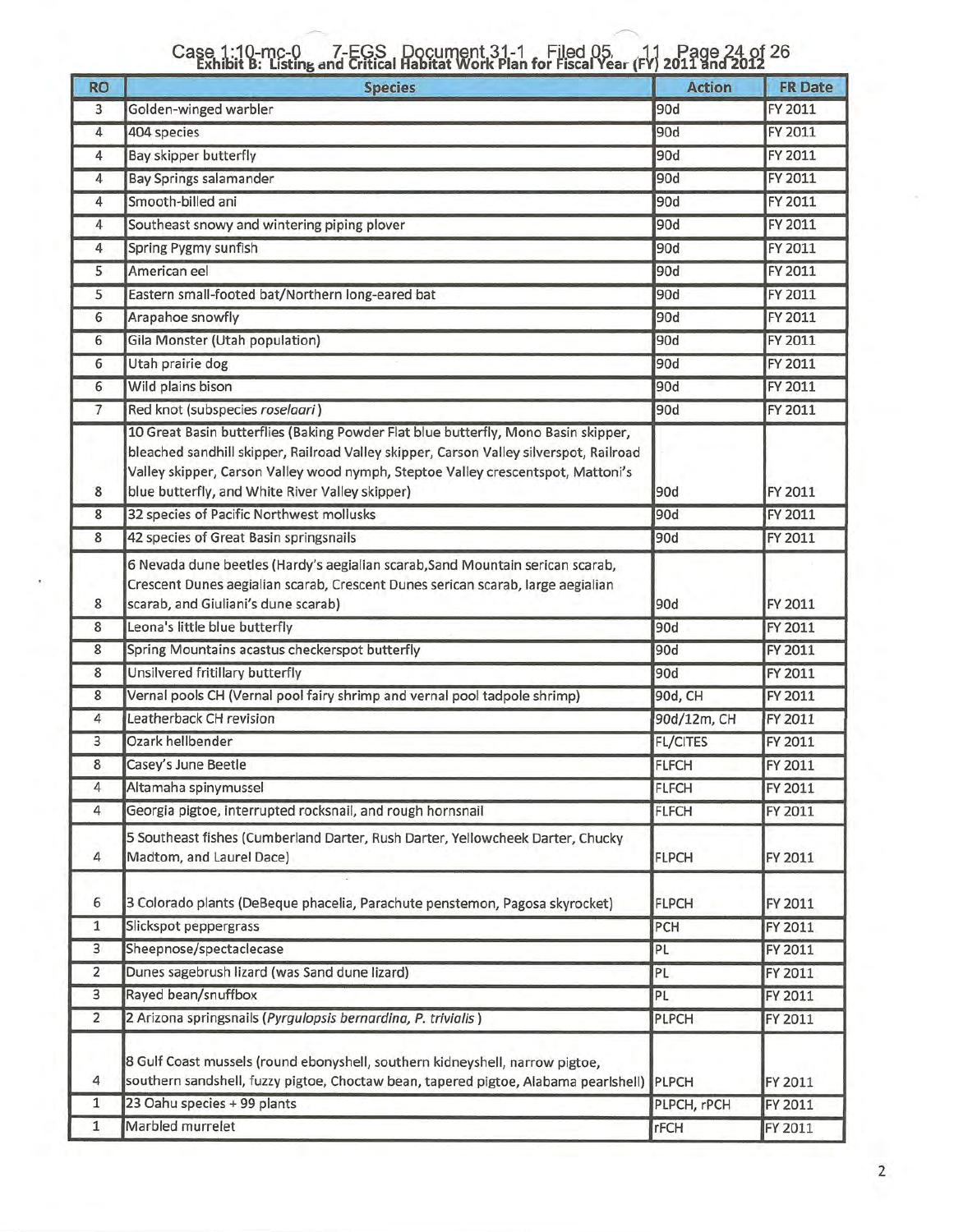## Case 1:10-mc-0( /-EGS Document 31-1 Filed 05/<br>Exhibit B: Listing and Critical Habitat Work Plan for Fiscal Year (FV) 2011 and 2012

| <b>RO</b>      | <b>Species</b>                                                                                                                                                                                                                                                                                                            | <b>Action</b> | <b>FR Date</b> |
|----------------|---------------------------------------------------------------------------------------------------------------------------------------------------------------------------------------------------------------------------------------------------------------------------------------------------------------------------|---------------|----------------|
| $\overline{2}$ | Mexican wolf                                                                                                                                                                                                                                                                                                              | 12m           | FY 2012        |
| 4              | Spring pygmy sunfish                                                                                                                                                                                                                                                                                                      | 12m           | FY 2012        |
| 4              | Bay skipper butterfly                                                                                                                                                                                                                                                                                                     | 12m           | FY 2012        |
| 6              | Arapahoe snowfly                                                                                                                                                                                                                                                                                                          | 12m           | FY 2012        |
| 6              | <b>Platte River caddisfly</b>                                                                                                                                                                                                                                                                                             | 12m           | FY 2012        |
| 8              | 10 Great Basin butterflies (Baking Powder Flat blue butterfly, Mono Basin skipper,<br>bleached sandhill skipper, Railroad Valley skipper, Carson Valley silverspot, Railroad<br>Valley skipper, Carson Valley wood nymph, Steptoe Valley crescentspot, Mattoni's<br>blue butterfly, and White River Valley skipper)       | 12m           | FY 2012        |
| 8              | 14 aquatic mollusks (Tall pebblesnail, Diminuitive pebblesnail, Nerite pebblesnail,<br>Potem pebblesnail, Shasta Springs pebblesnail, Nugget pebblesnail, Columbia<br>Duskysnail, Masked duskysnail, Canary duskysnail, Basalt juga, Cinnamon juga,<br>Knobby Rams-horn, Goose Valley pebblesnail, Hat Creek pebblesnail) | 12m           | FY 2012        |
| 8              | 5 Railroad Valley springsnails (Pyrgulopsis aloba, P. anatina, P. lockensis, P.<br>papillata, and P. villacampae)                                                                                                                                                                                                         | 12m           | FY 2012        |
| 8              | 6 Nevada dune beetles (Hardy's aegialian scarab, Sand Mountain serican scarab,<br>Crescent Dunes aegialian scarab, Crescent Dunes serican scarab, large aegialian<br>scarab, and Giuliani's dune scarab)                                                                                                                  | 12m           | FY 2012        |
| 8              | Spring Mountains acastus checkerspot butterfly                                                                                                                                                                                                                                                                            | 12m           | FY 2012        |
| $\mathbf{1}$   | l"iwi (Vestiaria coccinea)                                                                                                                                                                                                                                                                                                | 90d           | FY 2012        |
| 2              | 2 Arizona talussnails (Rosemont tallussnail, Sonoran talussnail)                                                                                                                                                                                                                                                          | 90d           | FY 2012        |
| 2              | 2 Sky Island plants (Graptopetalum bartramii, Pectis imberbis)                                                                                                                                                                                                                                                            | 90d           | FY 2012        |
| $\overline{2}$ | Aztec gilia                                                                                                                                                                                                                                                                                                               | 90d           | FY 2012        |
| 5              | Bicknell's thrush                                                                                                                                                                                                                                                                                                         | 90d           | FY 2012        |
| 6              | White-tailed ptarmigan (Lagopus leucura)                                                                                                                                                                                                                                                                                  | 90d           | FY 2012        |
| 8              | Eagle Lake trout                                                                                                                                                                                                                                                                                                          | 90d           | FY 2012        |
| 8              | San Bernardino flying squirrel                                                                                                                                                                                                                                                                                            | 90d           | FY 2012        |
| $\mathbf{1}$   | Slickspot peppergrass                                                                                                                                                                                                                                                                                                     | FCH           | FY 2012        |
| 4              | 5 Southeast fishes (Cumberland Darter, Rush Darter, Yellowcheek Darter, Chucky<br>Madtom, and Laurel Dace)                                                                                                                                                                                                                | FCH           | FY 2012        |
| 6              | 3 Colorado plants (DeBeque phacelia, Parachute penstemon, Pagosa skyrocket)                                                                                                                                                                                                                                               | FCH           | FY 2012        |
| 3              | Rayed bean/snuffbox                                                                                                                                                                                                                                                                                                       | FL            | FY 2012        |
| $\overline{2}$ | Dunes sagebrush lizard (was Sand dune lizard)                                                                                                                                                                                                                                                                             | FL            | FY 2012        |
| 3              | Sheepnose/spectaclecase                                                                                                                                                                                                                                                                                                   | FL            | FY 2012        |
| 4              | Coqui llanero                                                                                                                                                                                                                                                                                                             | <b>FLFCH</b>  | FY 2012        |
| $\overline{2}$ | 2 Arizona springsnails (Pyrgulopsis bernardina, P. trivialis)                                                                                                                                                                                                                                                             | <b>FLFCH</b>  | FY 2012        |
| 4              | 8 Gulf Coast mussels (round ebonyshell, southern kidneyshell, narrow pigtoe,<br>southern sandshell, fuzzy pigtoe, Choctaw bean, tapered pigtoe, Alabama pearlshell)                                                                                                                                                       | FLFCH         | FY 2012        |
| $\mathbf{1}$   | 23 Oahu species + 99 plants                                                                                                                                                                                                                                                                                               | FLFCH, rFCH   | FY 2012        |
| $\overline{2}$ | Jaguar                                                                                                                                                                                                                                                                                                                    | PCH           | FY 2012        |
| $\mathbf{1}$   | 21 Big Island species                                                                                                                                                                                                                                                                                                     | PL            | FY 2012        |
| $\mathbf{1}$   | 29 Maui-Nui species + 108 plants CH; 2 birds CH                                                                                                                                                                                                                                                                           | PL/PCH, rPCH  | FY 2012        |
| $\mathbf{1}$   | South Puget Prairie ecosystem (mazama pocket gophers (8 subspecies), Taylor's<br>checkerspot, streaked horned lark, and Mardon skipper)                                                                                                                                                                                   | PLPCH         | FY 2012        |
| $\mathbf{1}$   | Umtanum buckwheat and White Bluffs bladderpod                                                                                                                                                                                                                                                                             | PLPCH         | FY 2012        |